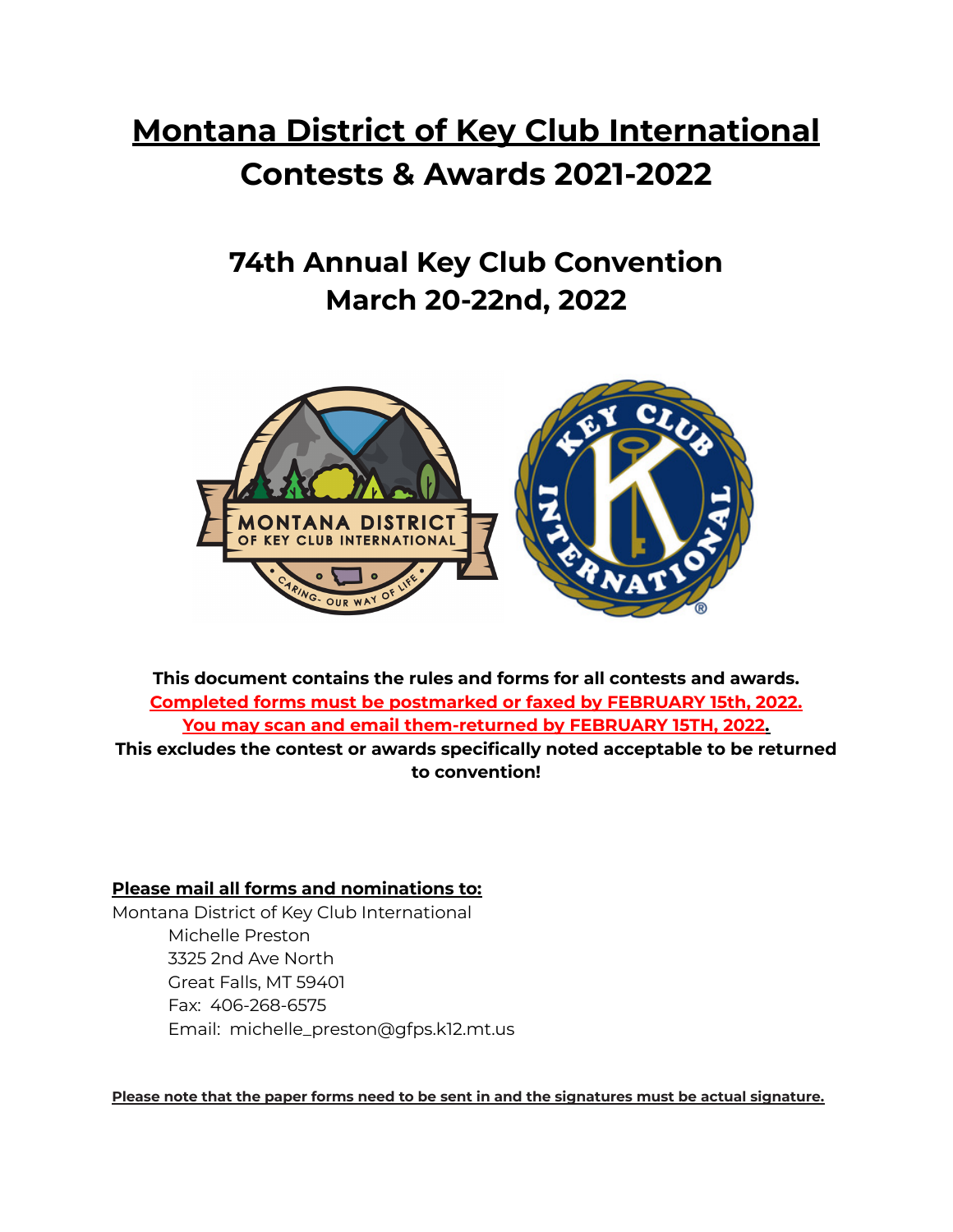## **Table of Contents**

| Ι.<br>Ш.<br>III.<br>IV. | <b>Rules</b><br><b>Award Overview</b><br><b>Definition of Service Hour</b><br><b>Award Descriptions</b> | 3<br>4<br>5 |
|-------------------------|---------------------------------------------------------------------------------------------------------|-------------|
| V.                      | <b>Key Club International Awards</b>                                                                    |             |
|                         | Distinguished Club Award/ Annual Achievement Report                                                     | 6           |
|                         | Oratorical Contest                                                                                      | 6           |
|                         | <b>Club Recruitment Poster Contest</b>                                                                  | 7           |
|                         | Key Club Promotional Video Contest                                                                      | 8           |
|                         | Major Emphasis Contest                                                                                  | 9           |
|                         | Single Service Project                                                                                  | 10          |
|                         | Year in Review Contest: Scrapbook-- Traditional                                                         | 11.         |
|                         | Year in Review Contest: Scrapbook -- Non Traditional                                                    | 12          |
|                         | Sandy Nininger Award                                                                                    | 13          |
| VI.                     | <b>District Awards</b>                                                                                  | 14          |
| VII.                    | <b>Individual Awards</b>                                                                                |             |
|                         | Montana (Leland) Key of Honor                                                                           | 14          |
|                         | Faculty Advisor of the Year                                                                             | 15          |
|                         | Kiwanis Advisor of the Year                                                                             | 15          |
|                         | Distinguished Club Officer                                                                              | 16          |
|                         | Wohler Award                                                                                            | 16          |
|                         | Stanaway Award                                                                                          | 16          |
|                         | VIII. Montana District Banner Patch Awards                                                              | 17          |
|                         | *** Application not Required***                                                                         |             |
|                         | Replace + 5                                                                                             | 17          |
|                         | Ladder Awards                                                                                           | 17          |
|                         | Key Clubber Man Mile Award                                                                              | 17          |
|                         | Best Club Spirit                                                                                        | 17          |
|                         | <b>Best Caucus</b>                                                                                      | 17          |
|                         | <b>Convention Attendance</b>                                                                            | 18          |
|                         | Percent Convention Attendance                                                                           | 18          |
|                         | 100% Reporting Awards                                                                                   | 18          |
|                         | Key Club Percentage Service Hour Award                                                                  | 18          |
|                         | Key Club Service Hour Award                                                                             | 18          |
|                         | Key Club of the Year Award                                                                              | 19          |
|                         | Key Club Division of the Year Award                                                                     | 19          |
|                         | <b>***Application Required***</b>                                                                       |             |
|                         | Governor's Project-Club                                                                                 | 20          |
|                         | Kiwanis Family Relations Award                                                                          | 20          |
|                         | Major Emphasis Banner Patch                                                                             | 20          |
|                         | Project Life Award                                                                                      | 20          |
|                         | Ronald McDonald House                                                                                   | 20          |
| VIIII.                  | <b>District Individual Certificates</b>                                                                 |             |
|                         | Governor's Project--Individual                                                                          | 21          |
|                         | AIDSpirit USA Award                                                                                     | 21          |
|                         | Distinguished Club Member                                                                               | 21          |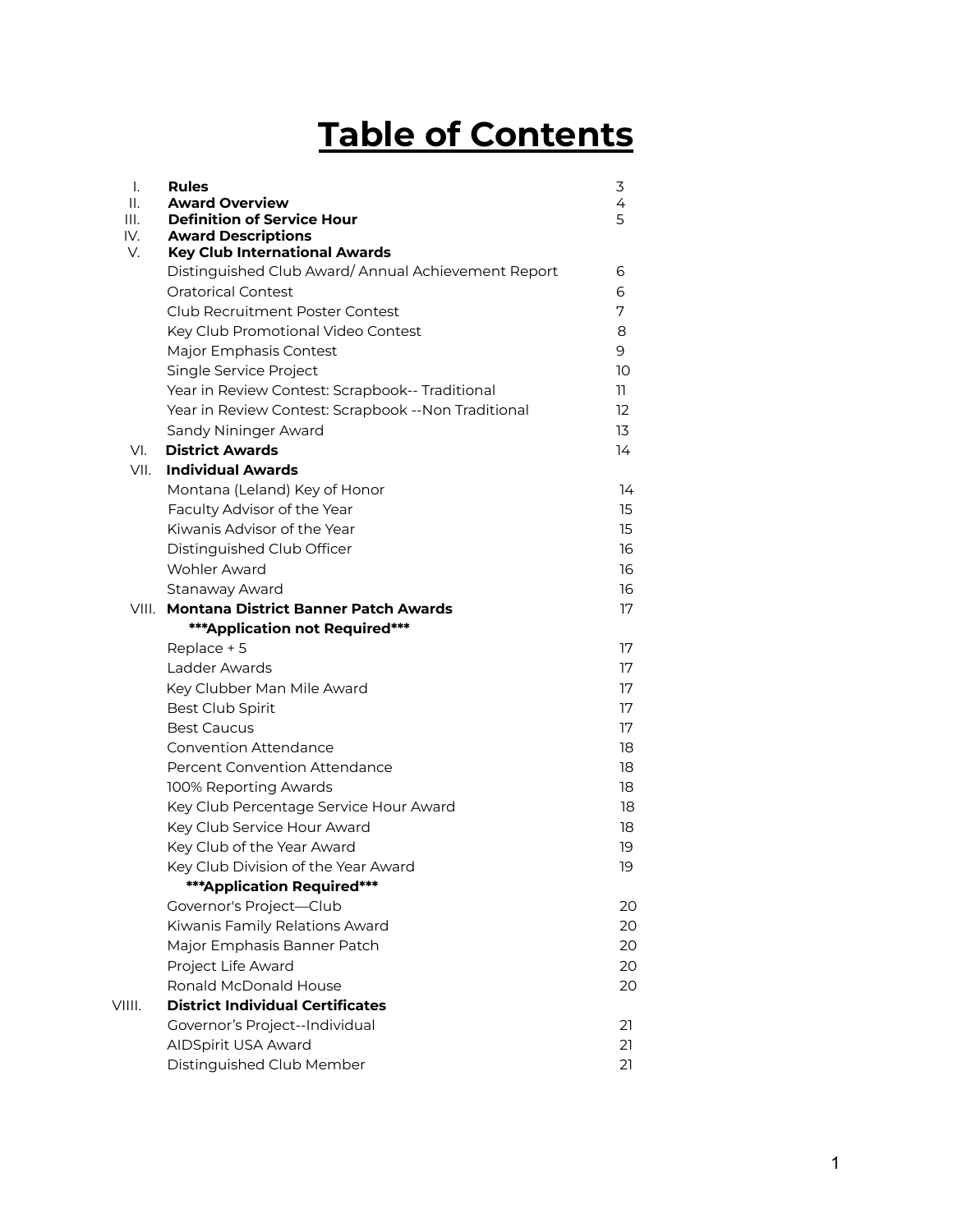### **Table of Contents (continued)**

| Х. | <b>Award Application Forms</b>      |    |
|----|-------------------------------------|----|
|    | Distinguished Club President        | 22 |
|    | Distinguished Club Vice President   | 23 |
|    | Distinguished Club Secretary        | 24 |
|    | Distinguished Club Treasurer        | 25 |
|    | Distinguished Club Reporter         | 26 |
|    | Distinguished Club Sergeant-at-Arms | 27 |
|    | Distinguished Member                | 28 |
|    | Governor's Project - Club           | 29 |
|    | Outstanding AIDSpirit USA Award     | 30 |
|    | Governor's Project - Key Clubber    | 31 |
|    | K-Family Relations                  | 32 |
|    | Major Emphasis Projects             | 33 |
|    | Project Life                        | 34 |
|    | Ronald McDonald House               | 35 |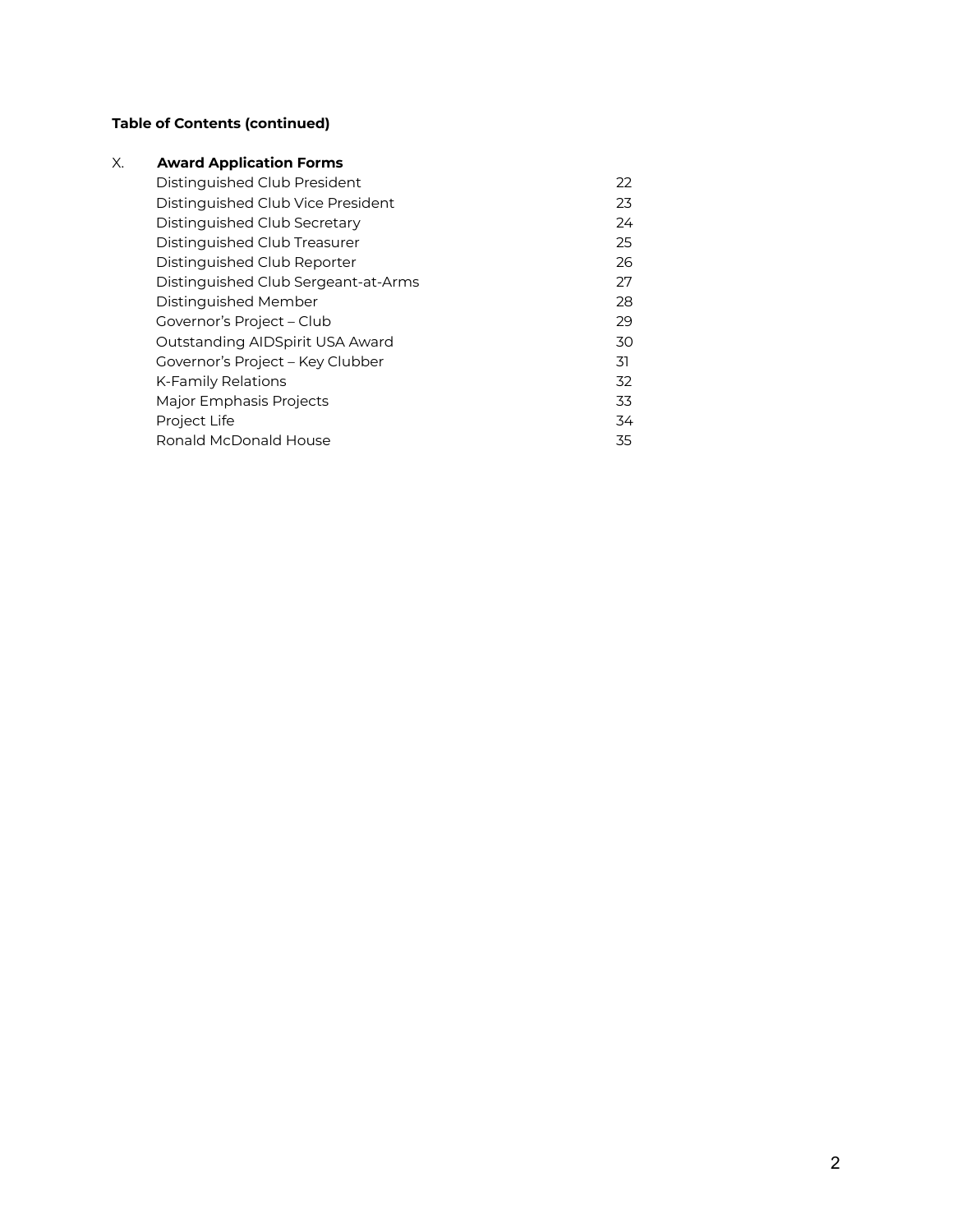## **Montana District of Key Club International**

## **Contests and Awards Rules**

### **Dear Key Clubs of the Montana District:**

- We hope all of you will attend this year's District Convention Billings and participate in the contests and awards programs. There are many opportunities for your Club to compete for recognition. Although most of the rules for these competitions are the same as the rules for International recognitions, there may be a few differences. Please review the rules carefully.
- The rules for all **contests and awards** are included in this packet. In addition, your Club Officers and Club Members may receive recognition for outstanding service. The District awards the designation "Distinguished" to all Presidents, Vice-Presidents, Secretaries, Treasurers, Editors, and Members who have met the criteria enclosed in this Contest and Awards Packet. Applications and recommendations for these awards must be completed and *received by the date on the title sheet***.** There are also Outstanding Kiwanis Advisor and Outstanding Faculty Advisor awards, and the Montana District Leland Key of Honor
- **Scholarships** will be awarded at the District Convention. The information, rules, and forms for scholarships have been sent to all faculty advisors and District Board members and can be obtained from them. They are also available online on the Montana District Kiwanis website at https://www.kiwanisfoundationofmontana.org/key-club-scholarships. They can also be obtained from the Co-Dist. Administrator, email michelle\_preston@gfps.k12.mt.us
- **Banner Patches** are also awarded at the District Convention. For many Banner Patches, no application is necessary as the District uses monthly report forms, dues, reports, etc., to determine eligibility for the awards. The applications for other Banner Patches are included in this Contests and Awards Packet.

We hope this Contests and Awards Packet will help you prepare for the Montana District Key Club Convention. *It is highly recommended that the Advisor and Key Club members read the rules of each contest carefully and meet all deadlines as indicated.*

Please do not staple multi-page forms together. Use a paper clip or other type of fastener to attach them. This is for ease of processing only, and will have no bearing on the judging.

If you have any questions concerning any contest, please contact District Administrator,

We look forward to seeing you!

Sincerely,

*Montana District Board of Trustees & Montana District of Kiwanis Key Club Committee*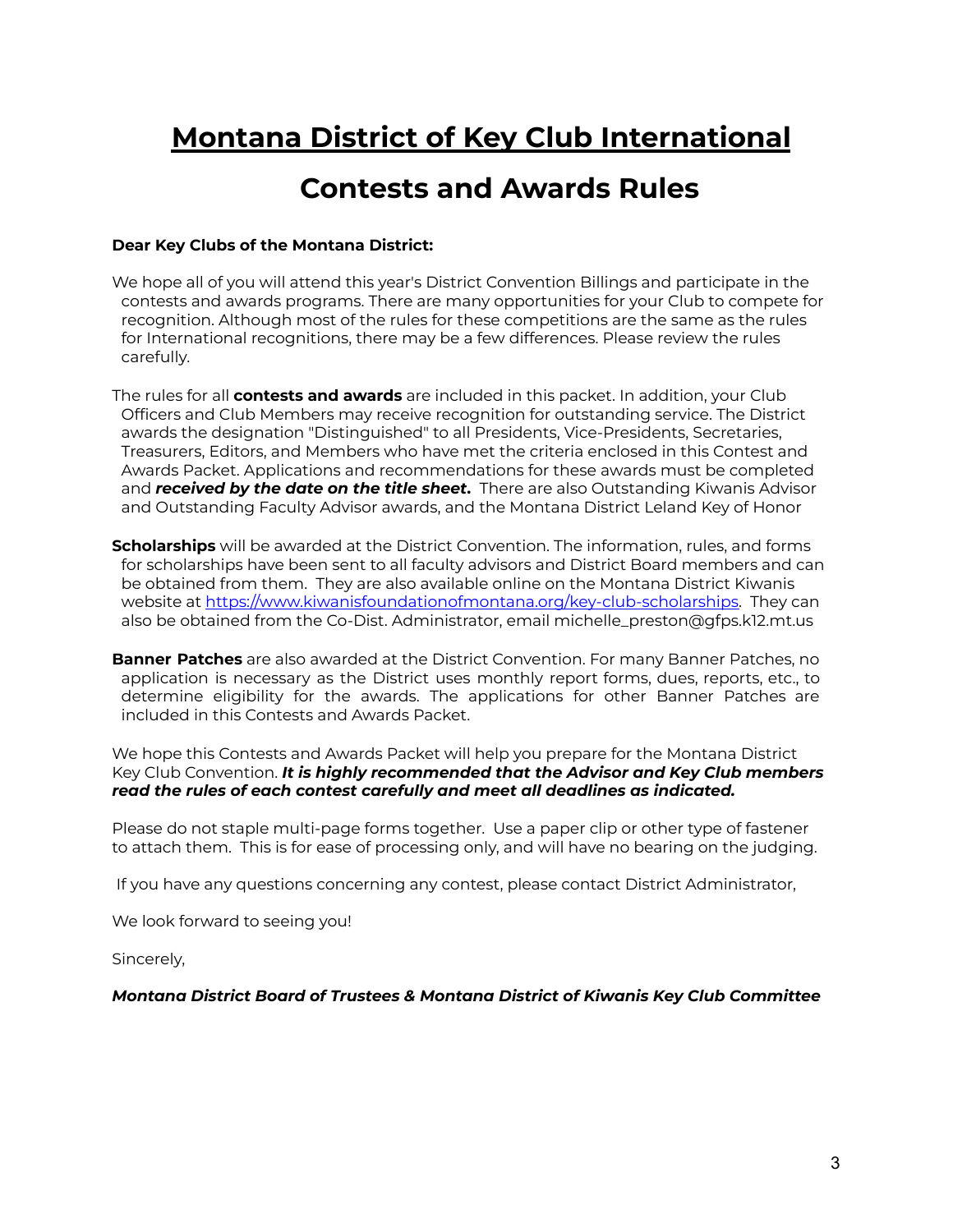## **Overview of Awards**

### **Section 1**:

**NO APPLICATION REQUIRED** but to be considered the Secretary's reports MUST HAVE BEEN SUBMITTED.

| Replace +5       | <b>Convention Attendance</b>                             | Best club Spirit          |
|------------------|----------------------------------------------------------|---------------------------|
| Key Club Service | Key Club Service Hour                                    | Annual Achievement Report |
| Best Caucus      | Key Clubber Man Mile Award                               | Ladder Point              |
| 100% Reporting   | Key Club of the Year (Must submit annual report at DCON) |                           |

### **Section 2: APPLICATIONS MUST BE RECEIVED BY THE DEADLINE**

### *Please make a copy of any submissions as they will not be returned. All submissions or entries become the property of the Montana District of Key Club International.*

Distinguished Club Sqt. at Arms K-Family Relations Award Distinguished Club President **Project Life** Distinguished Club Secretary Sandy Nininger Award Distinguished Club Treasurer Wohler Award Distinguished Vice President Stanaway Award Distinguished Members Single Service Project Major Emphasis Project **Leland Key of Honor** Ronald McDonald House Governor's Project Faculty Adviser of the Year The Wear Kiwanis Adviser of the Year

Distinguished Club Reporter Outstanding AIDSpirit USA Award

*An Outstanding Officer will be chosen from the Distinguished Officer applications.*

### **Section 3:**

### **PLEASE REGISTER FOR/TURN IN AT THE DISTRICT CONVENTION CONTEST OFFICE BEFORE FIRST GENERAL SESSION.**

### **ALL ENTRIES SUBMITTED (WITH THE EXCEPTION OF SCRAPBOOKS AND BANNERS) BECOME THE PROPERTY OF THE MONTANA DISTRICT OF KEY CLUB INTERNATIONAL AND WILL NOT BE RETURNED. IT IS RECOMMENDED THAT CLUBS MAKE COPIES OF ALL SUBMISSIONS OR ENTRIES**

Distinguished Club Award/Annual Achievement Report Key Club Promotional Video Contest Year in Review: Traditional & Non-Traditional Scrapbook Contests Member Recruitment Poster Contest Essay Contest Oratorical Contest Key Club 101 Contest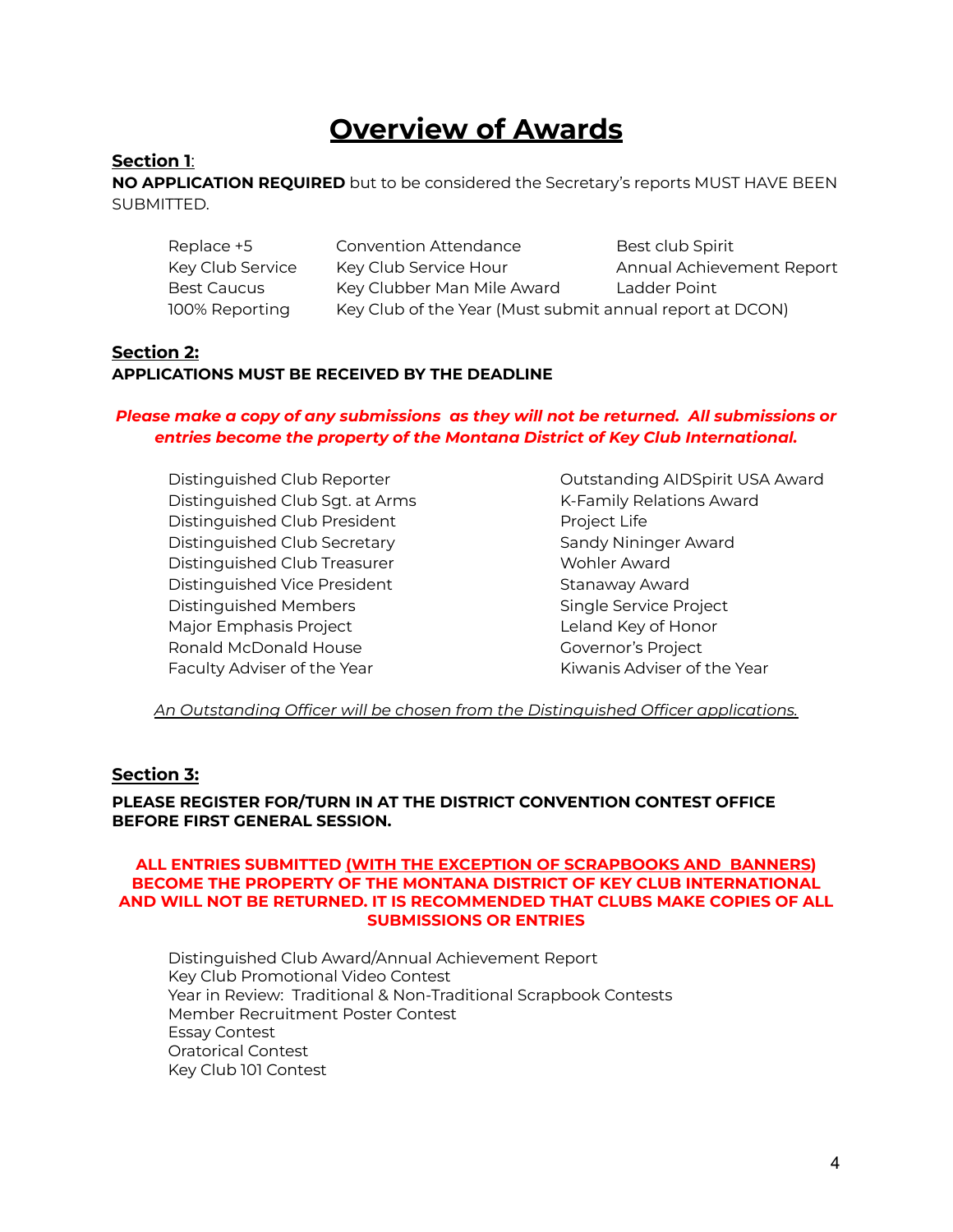## **What is a Service Hour?**

Key Club International defines a service hour as "any hour of service performed by an individual Key Club member with the approval of his/her club's Board of Directors." The time expended in planning a project may now be counted as a reported service hour.

At its Winter Meeting, 2003, the Board of Trustees of the Montana District of Key Club International adopted the following guidelines to help you determine those hours which may be counted as 'service.'

### **What Counts as a Key Club Service Hour?**

- All projects that are pre-approved or organized by the individual Key Club
- Book drives, food drives, or any other drives benefiting others. The service is the time a member actually works to collect, count, package, or deliver the objects of the drive.
- Fundraisers for organizations other than the club itself
- A club serving as a host club at the District Convention

### **What Does Not Count as a Key Club Hour?**

- 1. Attendance at Divisional Council Meetings, Officer Training Conferences, or Regional Rallies
- 2. Club, Board, or planning meetings for non-service projects, such as fundraising for the Key Club's own use or social events
- 3. Socials or church services (attending mass, etc.)
- 4. Anything that is considered a chore that is supposed to be done
- 5. Fund raisers for the Key Club's own use
- 6. Attendance at the District or International Convention, Youth Conference, or a Key Leader Event
- 7. Providing transportation or time spent going to or from a service project

### **Please Note:**

For the purposes of its own records or as an incentive for members, the Key Club may award hours for any of the above, but these should not be reported to the District as a part of the Key Club's total service hours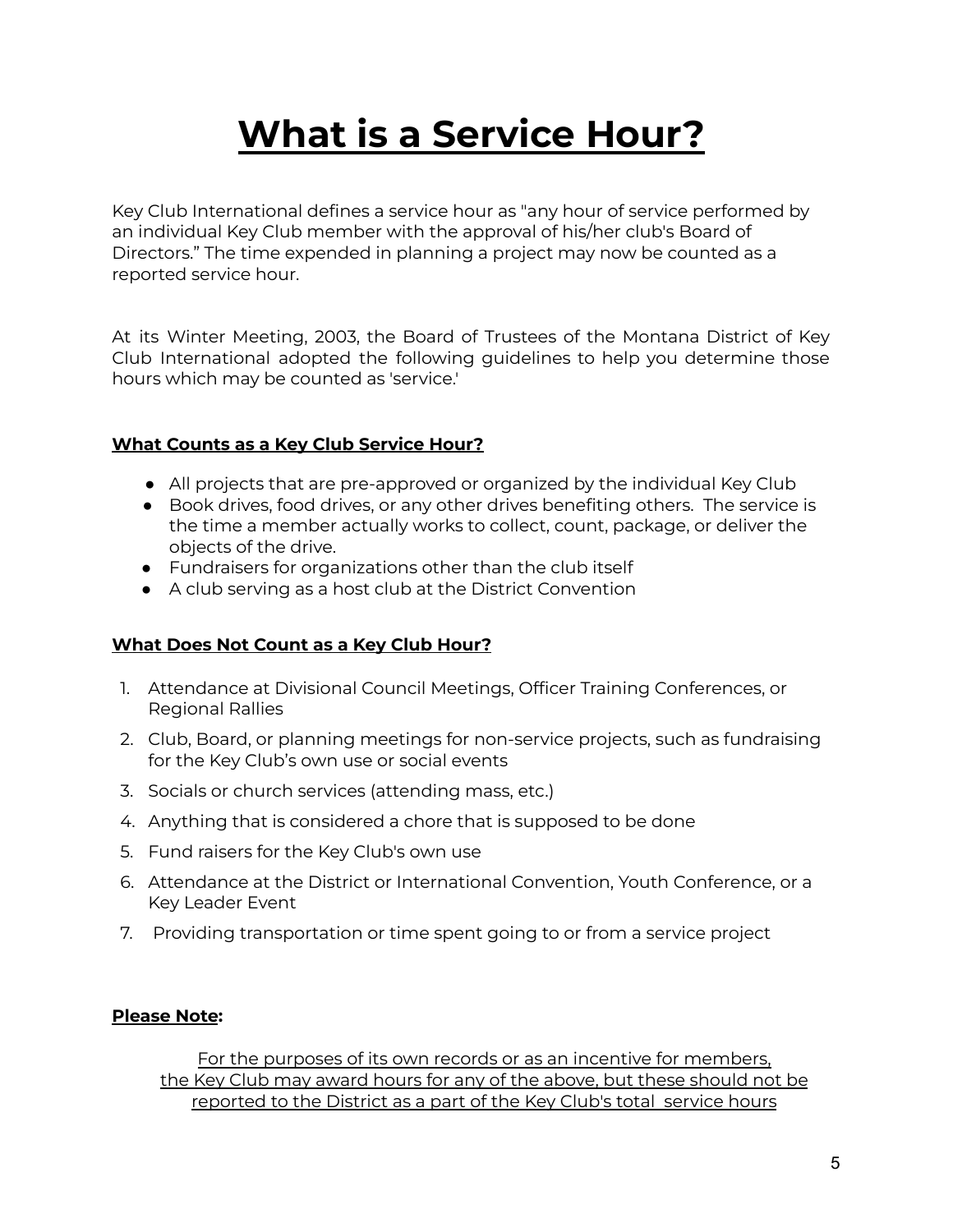### **Key Club International Awards**

### **Distinguished Club Award** *(Bring Achievement Report to convention)*

● Awarded to clubs based on a review of the annual club Achievement Report, in accordance with standards established by Key Club International

### **Oratorical Contest (Enter at convention check-in)**

**A.** The subject of all orations is to be announced at or before the

District convention. The 2022 Oratorical Contest Topic*: Key Club is the largest student led organization in the world. With over 230,000 members across 38 countries, Key Club encompasses a variety of different perspectives. How has Key Club impacted the way you think about the world, whether that be deepening your perspectives internationally, culturally, or intellectually?*

- **B.** The subject matter of the oration and the presentation must be original and completely developed by each orator. These factors will be considered equally in determining who is to receive the awards.
- **C.** Each orator will be allowed a maximum of five minutes for his/her presentation. **\*\*\*Exceeding the time limit may result in a penalty\*\*\***
- **D.** Each orator must be an official member in good standing with Key Club International and his/her club.
- **E.** Judging and awarding points will be based on the following criteria:

### **SPEECH–50 Points**

| Structure (including organization, grammar, transitions, flow, etc., IS Points |  |
|--------------------------------------------------------------------------------|--|

### **DELIVERY–50 Points**

- **F.** Any Key Club member in good standing is eligible to audition for the oratory contest. The Oratorical Contest Entry Form must be received by the District Contest Office before the start of the general session on the first day of convention.
- **G.** Three outstanding orators will receive suitable awards and recognition for their excellence in public speaking.
- **H**. Oratorical finalists will be expected to address the convention.
- **I.** The decision of the judges is final and no changes, alterations or regrading will take place after the results have been certified by the judges, the Chair of the Contest, and Board Counselor of this Contest.
- **J.** If the Oratorical finalist wishes to compete on the International Level, they must submit the required form to Key Club International by June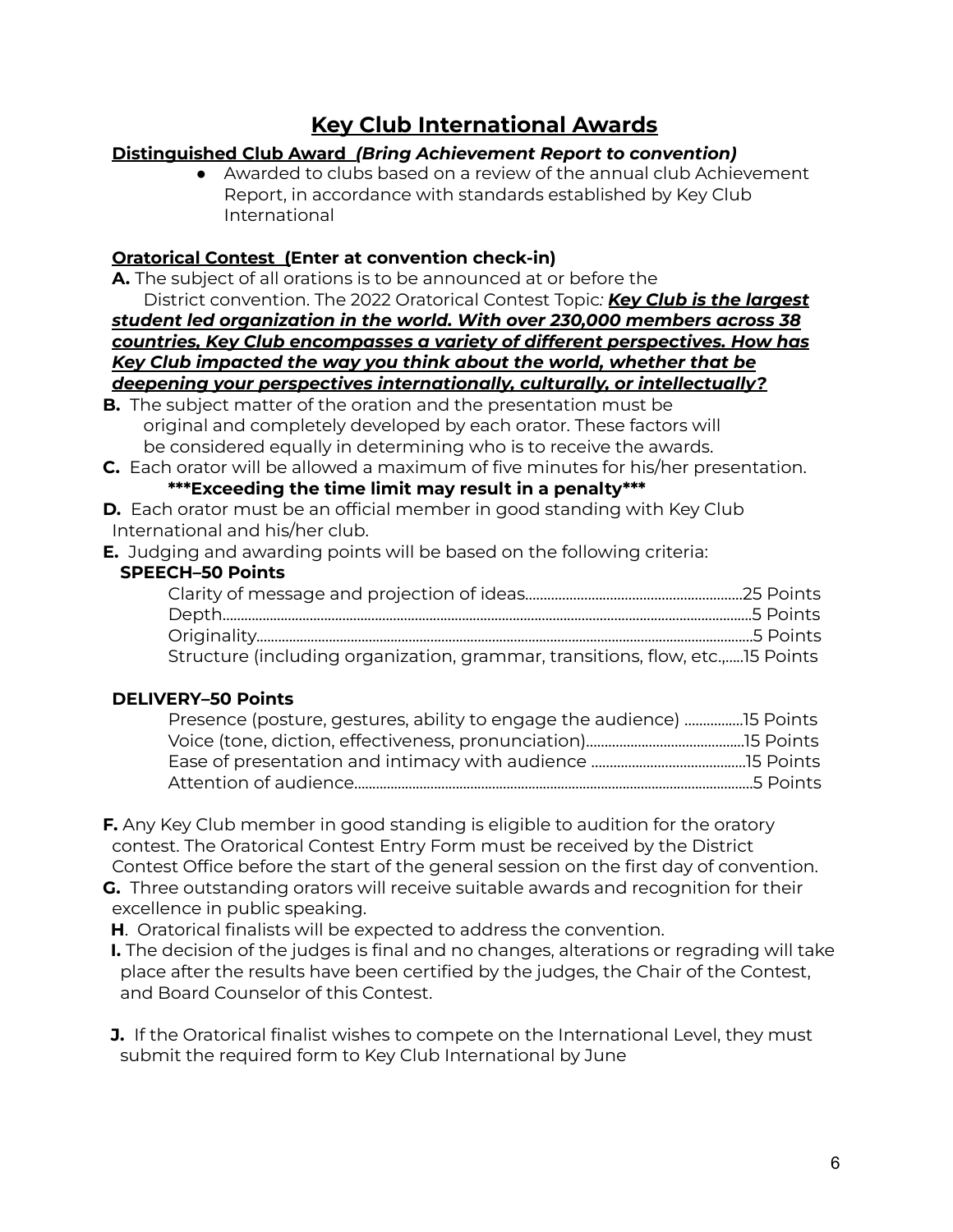### **Member Recruitment Poster Contest** *(Bring to convention)*

Entries must be accompanied by the "Key Club Membership Recruitment Poster Entry Form" issued by Key Club International.

- **A.** The poster shall be designed to recruit new members for Key Club, and should not bear the name of any school, community or district.
- **B.** There are two categories in this contest Digital and Non-Digital Poster. Non-digital posters may not include material produced through electronic means, such as cameras and computer software.

**C.** The Poster dimensions should be 18 inches by 24 inches, with the actual height and width not varying more than one-half (1/2) inch for the prescribed contest dimensions. The poster should not measure more than one-eighth (1/8) inch in thickness.

**D.** The following information must be submitted with each entry:

- Name of Key Club and District
- Contact name and information for the artist producing the poster. *The artist must be a Key Club member.*

**E.** Posters will be judged according to the following criteria:

**F.** Suitable awards will be presented to first, second, and third places.

**G.** The first place Key Club Poster contest winner will be eligible to compete in the International contest.

- **H.** Winning entries will become the property of Key Club International, and will not be returned to clubs. Key Club International reserves the right to reproduce any contest winners, providing appropriate credit to the Key Club and the artist.
- **I.** All entries shall be in good taste and appropriate to the standards set by the Objects of Club International.
- **J.** The decision of the judges is final and no changes, alteration, or regradings will take place after the results have been certified by the judges, the Chair of Contests, and Board of Counselor of this contest.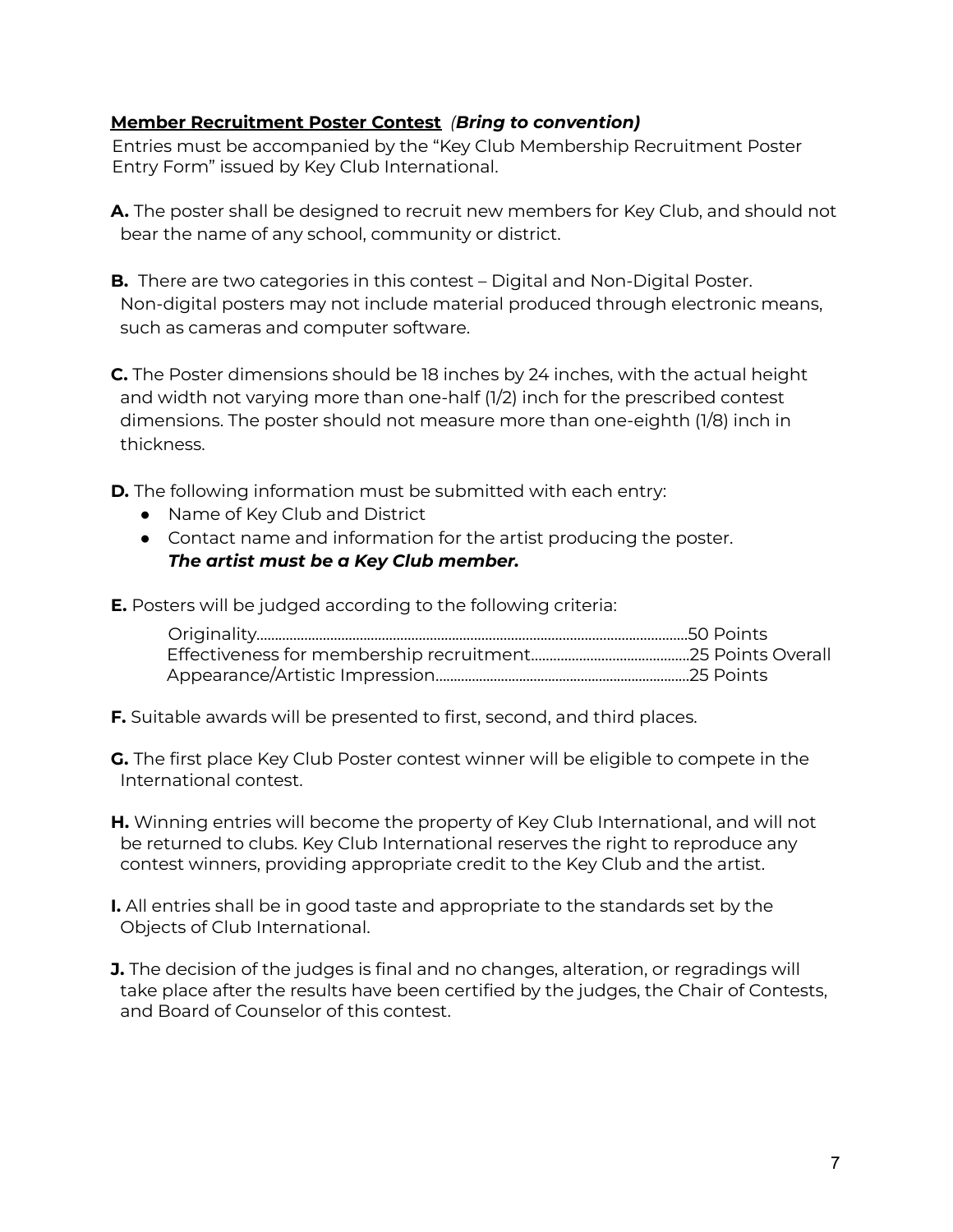### **Key Club Promotional Video Contest**

- **A.** The video must be produced by club members only, at a cost not to exceed US \$300.
- **B** The video should be promotional for Key Club as an organization and/or the Key Club within its respective school/community.
- **C**. The length of the completed video segment shall be **no more than 60 seconds.**
- **D.** The video must be submitted on a DVD in QuickTime format containing NO COPYRIGHTED MUSIC.
- **E.** The following information must be submitted with each entry:
	- 1. Name of Key Club and District.
	- 2. Contact name and information for a Key Club member responsible for submission.

3. Itemized listing of all costs associated with video production, including cost of the DVD.

**F.** Videos will be judged according to the following criteria:

### *Quality of Production*

- **G.** All entries must have the "Key Club Promotional Video Contest Entry Form" completed. It should be affixed to a DVD envelope or sleeve with the DVD inside.
- **H.** Suitable awards will be presented to first, second, and third place.
- **I.** The first place Club Video Contest winner will be eligible to compete in the International contest.
- **J.** All entries will become the property of Key Club International, and will not be returned to clubs. Key Club International reserves the right to reproduce or broadcast any contest entries.
- **K.** All entries shall be in good taste and appropriate to the standards set by the object of Key Club International.
- **L.** The decision of the judges is final and no changes, alterations, or regrading will take place after the results have been certified by the judges, the Chair of Contest and Board Counselor of this contest.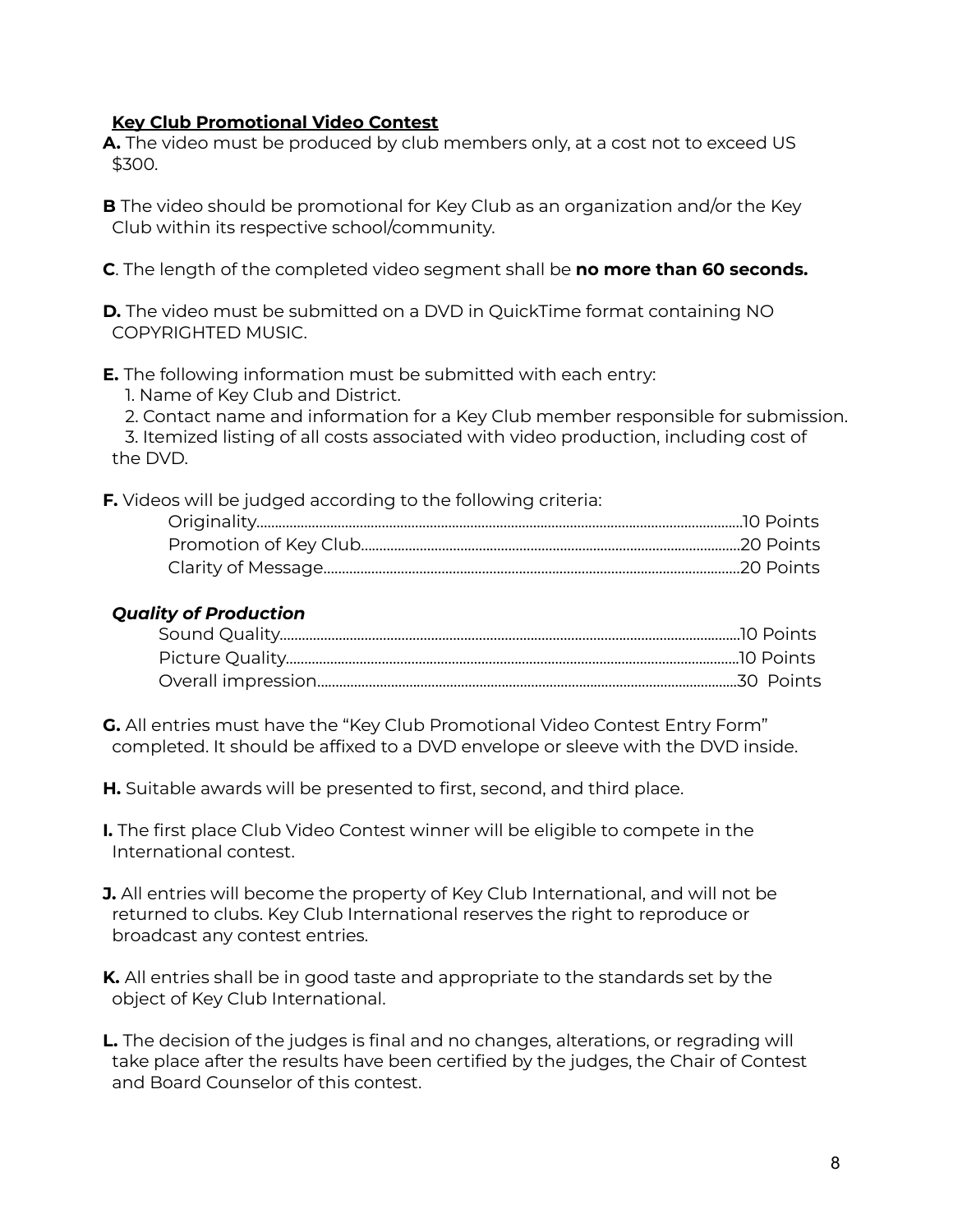### **Major Emphasis Award** (**For Application Cover Page, see Awards Part B)**

- **A.** Report must be typed. Each section found in Section E below must begin on a new page and each page must have a heading specifying the section being described. There is no word limit. The official Major Emphasis Involvement Report cover sheet must accompany all entries. It must be completed in its entirety. If the MEP cover sheet from KCI is not included, the application will not be eligible for consideration at the International level.
- **B**. The activity described may cover any phase of Key Club Major Emphasis involvement specifically highlighting personal development and social interaction of children during the year from district convention to district convention. The report may include newspaper clippings, substantiating photographs or other pertinent information. Projects acceptable for this award may include both hands-on service and fundraising efforts.
- **C**. Reports will be judged according to the amount of Major Emphasis activity described in Section E. Suitable recognition and awards will be presented to the Key Club filing the best Major Emphasis Report in compliance with these rules.
- **D**. The decisions of the judges are final, and no changes, alterations, or re-gradings will take place after the results have been certified by the judges.
- **E**. The section to be described and the points for each are indicated below:
	- 1. **The Need (10 points)** A statement must establish in what way the project deals with the ME.
	- 2. **The Plan (10 points)** Describe how the project was organized.
	- 3. **Implementation (20 points)** Describe the steps taken to implement the plan.
	- 4. **Final Results (25 points)** Describe the benefits of the service rendered.
	- 5. **Partnership with the Kiwanis Family and Other Organizations (10 points)** Describe actions and partnerships formed. Describe how the project was publicized.
	- 6. **Percentage of Club Members Participating (10 points)** –

| $01-09\% = 1$ point    | $50 - 59\% = 6$ points   |
|------------------------|--------------------------|
| $10 - 19% = 2$ points  | $60 - 69\% = 7$ points   |
| $20 - 29% = 3$ points  | $70 - 79% = 8$ points    |
| $30 - 39% = 4$ points  | $80 - 89% = 9$ points    |
| $40 - 49\% = 5$ points | $90 - 100\% = 10$ points |
|                        |                          |

7. **Club's Overall Program Dealing with MEP (25 points)** - Describe any other projects/programs your club implemented to address the Major Emphasis. Describe how your club worked with ME during other parts of the year.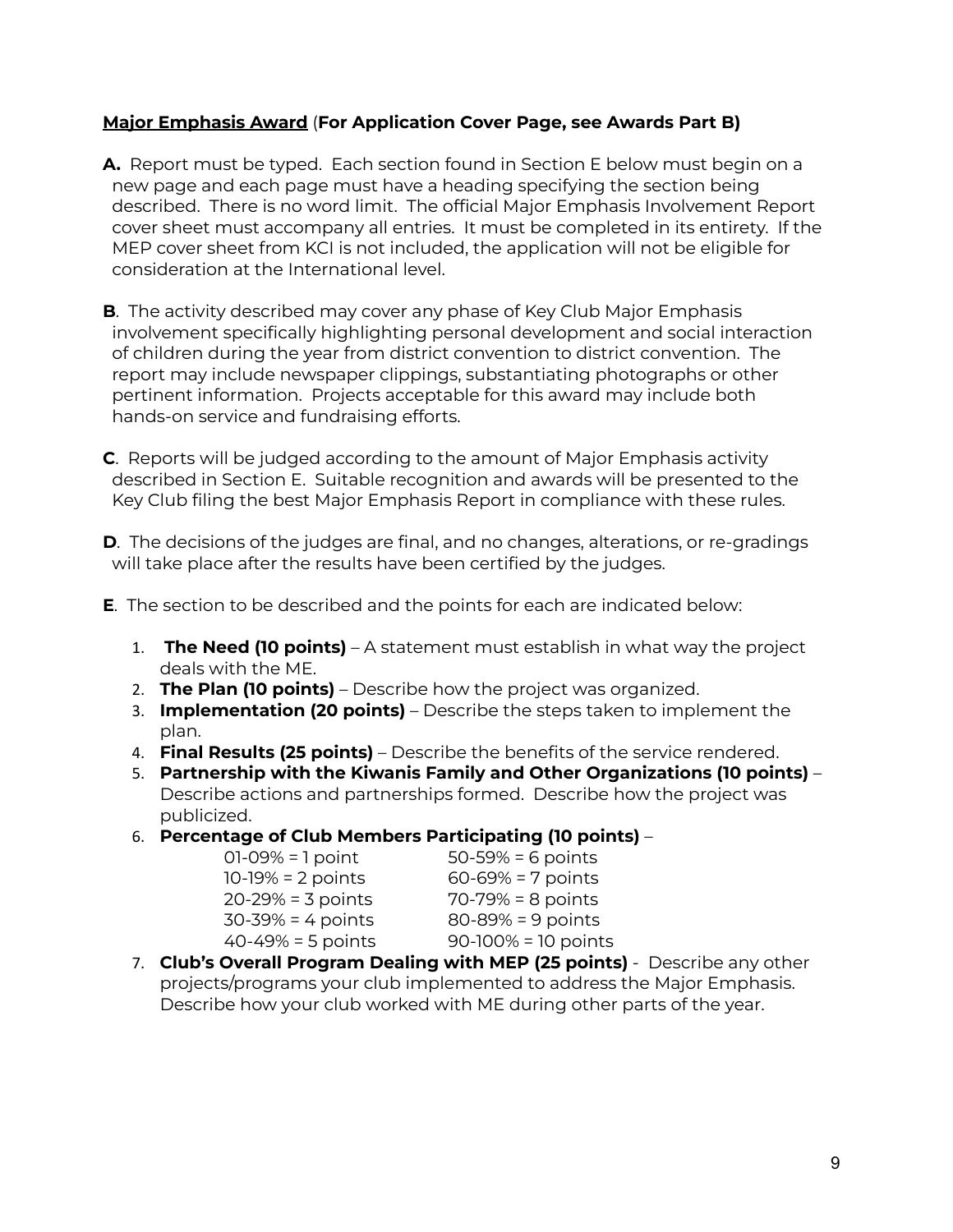### **Single Service Award (For application sheet, see Awards Part B)**

The club Single Service Award Program shall provide recognition to individual Key Clubs for their single best service project.

**A.** A qualifying single service project shall be defined as a club service project, planned, organized and produced by the Key Club occurring on a single day or consecutive days, or recurring on different days. In the case of a recurring project, it is the same project that must be repeated for the purpose of achieving the same service goal.

**B.** Entries shall use the official Single Service Report form and shall be submitted to the district for competition according to the guidelines as set by the district.

**C.** Clubs shall compete with other clubs of similar size within four membership categories: Bronze, 35 members or less; Silver, being 36 to 60 members: Gold being 61-85 members; and Platinum, being 86 members or more. The determination shall be verified by the International Membership Dues Roster.

**D.** Entries shall be judged based upon an accumulated total of points allocated to the following categories:

- **1. The Need (10 points)**—To qualify for judging, a statement must establish in what way the project deals with the ME.
- **2. The Plan (20 points)** —Describe how the project was organized.
- **3. Implementation (20 points)** —Describe the steps taken to implement the plan.
- **4. Final Results (25 points)** —Describe the benefits of the service rendered.
- **5. Public Awareness (10 points)**—Describe how the project was publicized.
- **6. Percentage of Club Members Participating (15 points)**—

| $01-07% = 1$ point    | $54 - 60\% = 9$ points |
|-----------------------|------------------------|
| 08-14% = 2 points     | $61-77% = 10$ points   |
| $15 - 20% = 3$ points | 68-73% = 11 points     |
| $21-27% = 4$ points   | 74-80% = 12 points     |
| $28 - 33% = 5$ points | 81-87% = 13 points     |
| $34 - 40% = 6$ points | 88-93% = 14 points     |
| $41-47% = 7$ points   | 94-100% = 15 points    |
| 48-53% = 8 points     |                        |

**E.** Only activities which occurred during the district administrative year shall be included in the report.

**F.** Judging of all entries within each district shall determine one first place winner, and other levels of recognition as deemed appropriate in each membership category. Each first place report will be forwarded to Key Club International for competition with other first place winners.

**G.** An entry may be disqualified by the judges for reporting incorrect or false information. Any disqualification at district level requires the approval of the district administrator or his/her designee. Suitable recognition will be provided to clubs achieving first, second, or third place in the District competition. The decisions of the judges are final. No changes, alterations or regarding will take place after the results have been certified by the judges.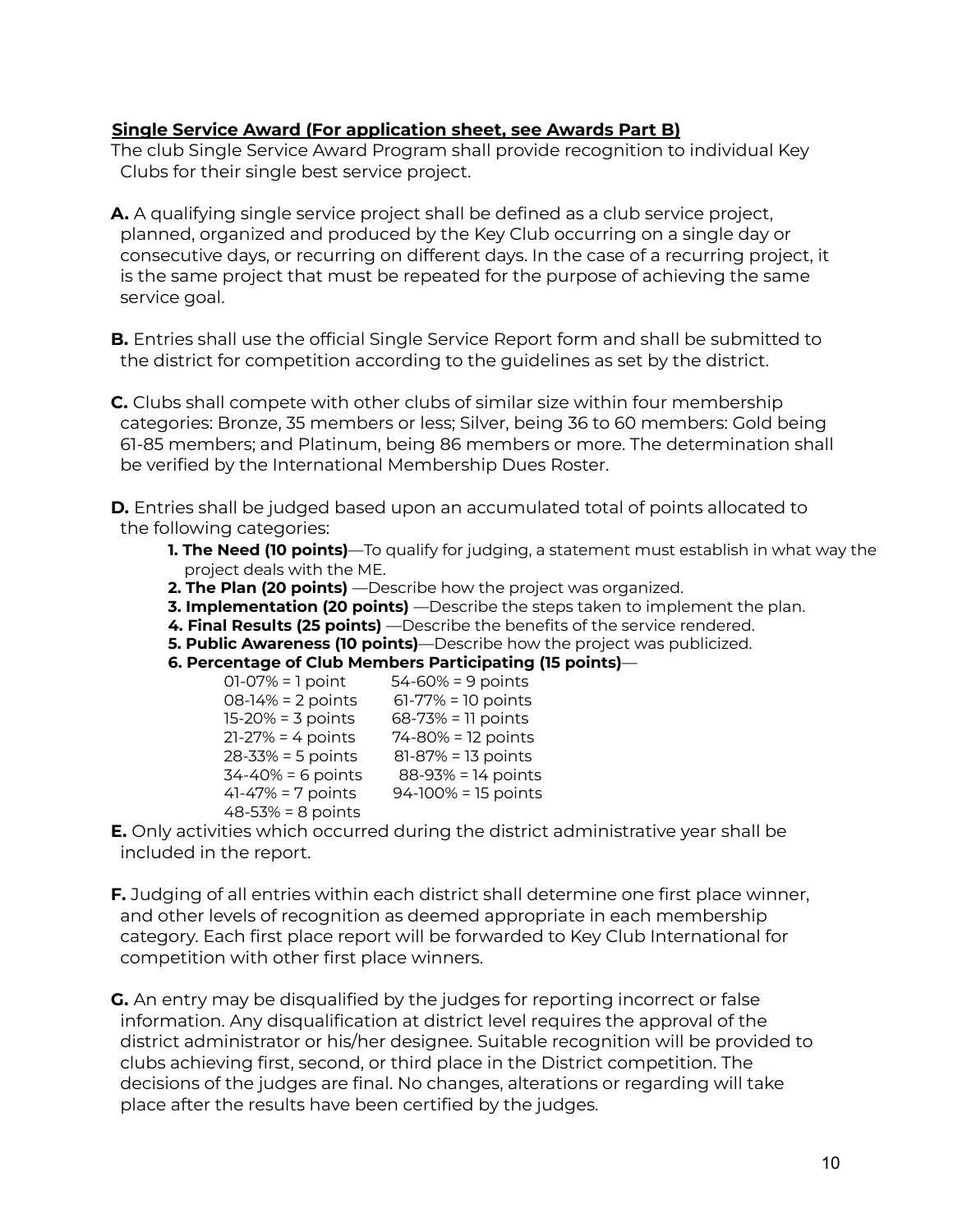### **Year in Review Contest (For application sheet, see Awards Part B) \*\*\*Each Key Club may enter one of the two following contests\*\*\***

### **Traditional scrapbook**

**A.** A Key Club may enter a scrapbook containing pictures, souvenirs, examples, newspaper clippings, etc. of its activities during the club administrative year (defined as being from District Convention to District Convention). Each scrapbook must be subdivided into the following categories: Service to School, Service to the Community, Fundraising Projects, Assistance to Kiwanis Projects, Involvement with Major Emphasis Program and Miscellaneous. Each category must be tabbed accordingly. The pages must be numbered with a table of contents included at the beginning. Only the first and second place District winners in each category will be eligible to compete in the International contest.

**B.** Each entry is required to be submitted in a scrapbook binder measuring no larger than 14 inches wide and 14 inches high. The cover may be decorated. **C.** Judging of the scrapbook will be on the point system as follows

| AL CONFENIT COMMISSION |  |
|------------------------|--|
|                        |  |
|                        |  |
|                        |  |
|                        |  |

**GENERAL CONTENT—60 points**

**D**. A sheet of paper must be affixed to the inside front cover of the scrapbook containing the following: Key Club name, city, state, district and an itemized statement of the total expenditures and donations associated with the creation of the scrapbook If this sheet of paper is not affixed to the inside front cover of the scrapbook, the judges will deduct ten points. This statement must be signed by the Key Club President and faculty advisor, stating that the scrapbook retail cost value (including photographic materials) does not exceed the amount of \$300.00. Work done by Key Club members such as hand-lettering, artwork, etc., need not be included as cost items. Failure to comply with the rule will result in disqualification. **E.** Each scrapbook being judged at the International Convention MUST be the exact scrapbook judged at the District Convention. Any alterations in the scrapbook will result in disqualification.

**F.** Entries shall be submitted during Convention check-in in the Contest Registration Office. **G.** First, second, and third place prizes will be awarded for scrapbooks judged best on the basis of format and general content at District Convention.

**H.** The decisions of the judges are final and no changes, alteration, or readings will take place after the results have been certified by the judges, the Chair of the Contest, and the Board Counselor of the contest.

**I.** No audio visual, or computer equipment, will be allowed as part of the entry.

**J.** Traditional scrapbooks will be exhibited during the Service Fair at the DCON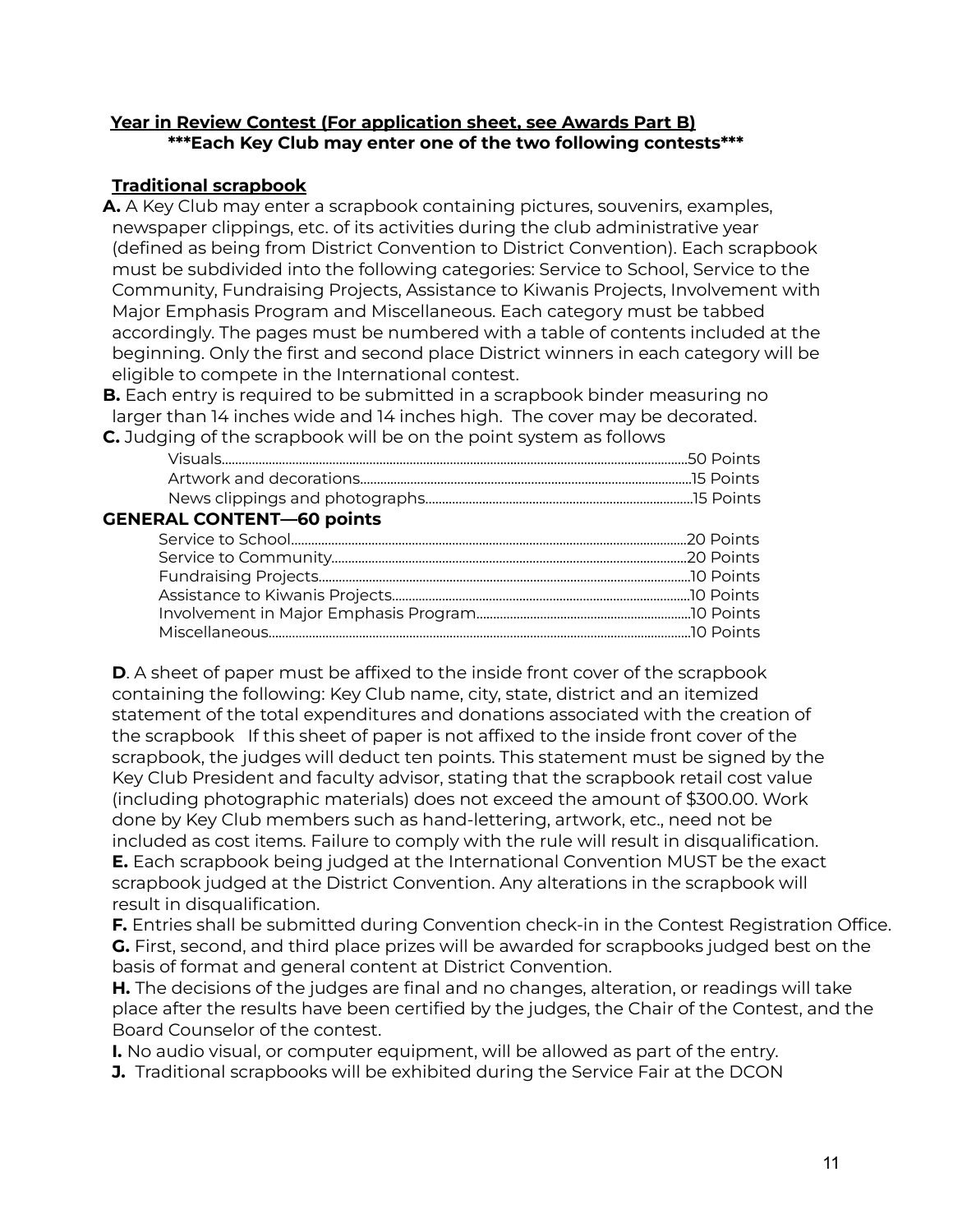### **Non Traditional Scrapbook**

- **A.** A Key Club may enter a non-traditional scrapbook or composition of other media containing pictures, souvenirs, examples, newspaper clippings, or other representations, of its activities during the club administrative year (defined as being from District Convention to District Convention).
- **B.** Each entry should **adequately** portray the following categories: Service to School, Service to the Community, Fundraising Projects, Kiwanis Family functioning, Major Emphasis involvement, and Miscellaneous.

**C.** Judging of the entry will be on a point system as follows:

| <b>GENERAL CONTENT---60 Points</b> |  |
|------------------------------------|--|
|                                    |  |
|                                    |  |
|                                    |  |
|                                    |  |
|                                    |  |
|                                    |  |

**D.** A sheet of paper must be submitted with the entry and contain the following: Key Club name, city, state, district and an itemized statement of the total expenditures and donations in the creation of the scrapbook. This statement must be signed by the Key Club President and faculty advisor, stating the entry's retail cost value (including photographic materials) does not exceed the amount of \$300.00. Work done by Key Club members such as hand-lettering, artwork, etc., need not be included as cost items. Failure to comply with this rule will result in disqualification.

**E.** Entries shall be submitted during Convention check-in.

**F.** Suitable prizes will be awarded for entries judged on the basis of creativity and general content.

**G.** The decisions of the judges are final and no changes, alteration, or regrading will take place after the results have been certified by the judges, the Chair of the Contest, and the Board Counselor of this contest.

**H.** No audio visual, or computer equipment, will be allowed as part of the entry. The entry must be sturdy to allow handling by judges as necessary.

**I.** Non-traditional scrapbooks will be exhibited during the Service Fair at District Convention.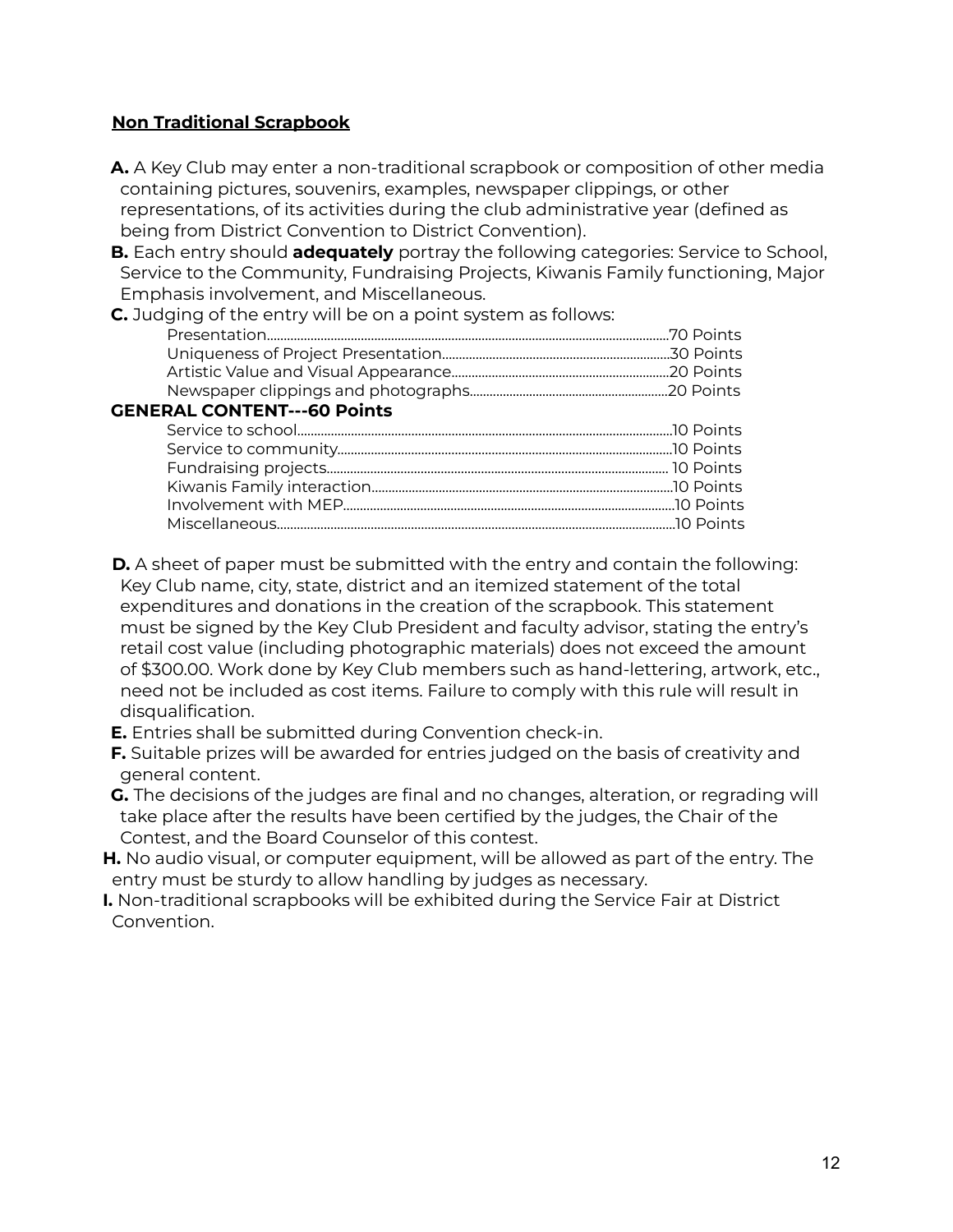**SANDY NININGER AWARD** (Nominations should be submitted in portfolio form)

**Eligibility Criteria:** Any Key Club member in good standing, who is a senior in high school, and not a member of the District Board. The individual must demonstrate outstanding contributions to his/her school and community through Key Club.

### **Nomination:** This medal may not be applied for as a self-nomination.

**Judging:** A panel of judges will review all nominations. Once certified, their decision is final.

Nominations for the Sandy Nininger Award will be composed of at least three (3) letters of recommendation. A Kiwanis Advisor, Faculty Advisor, District or Club Board Member, or a Club Member can write these letters. However, an adult involved in Key Club must write at least one of the three letters. Additionally, a Key Club Member must write at least one of the letters. The rest of the letters are at the discretion of the individual making this nomination. Phone numbers of authors must be included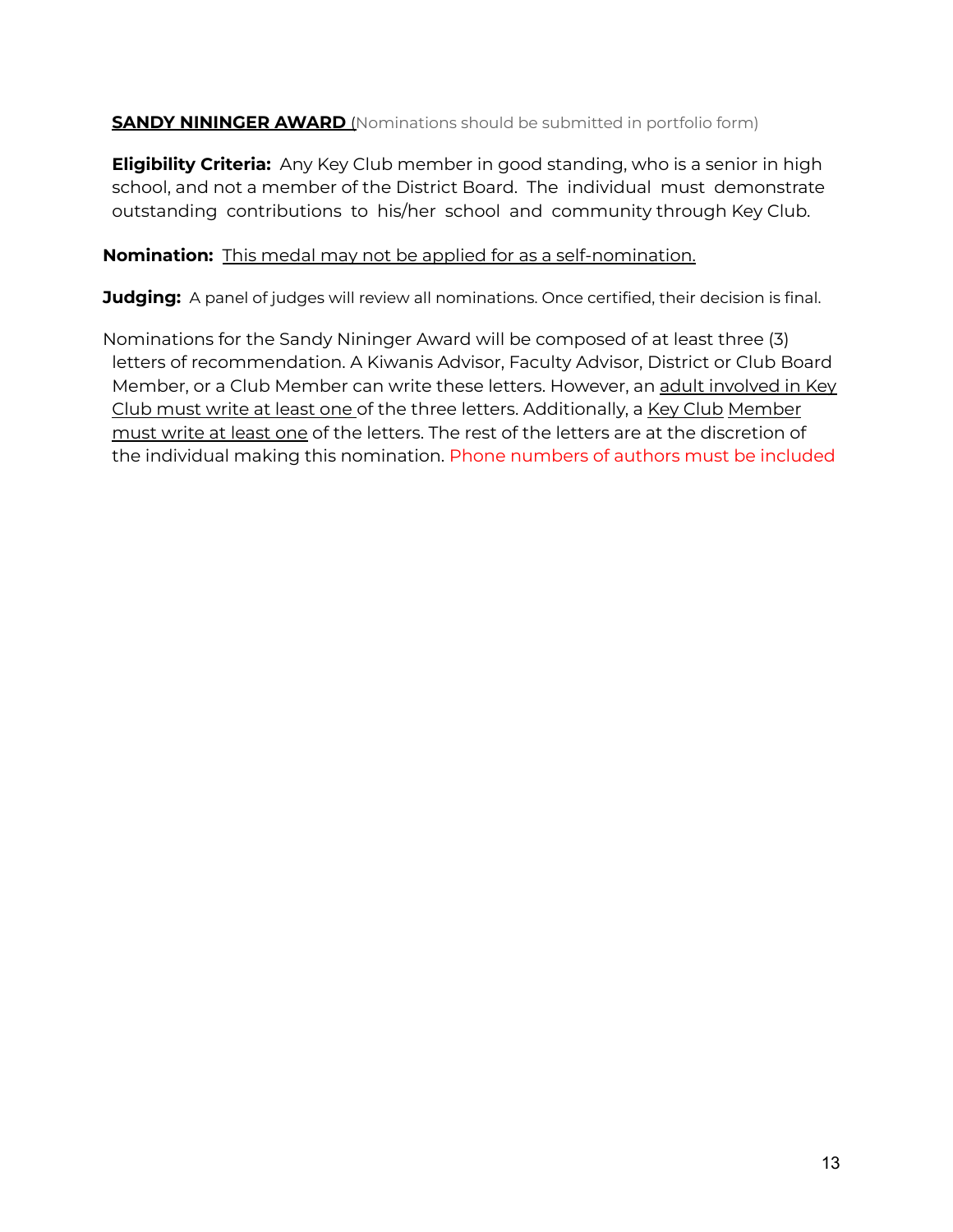### **Montana District Awards**

### **Montana District of Key Club International Portfolio to be sent to District Contests and Awards Office for Outstanding Advisor and Leland Key of Honor**

The nominations for the following awards should be done by Key Club Members and should not be disclosed to the advisor or club that is being nominated.

**Letters of Recommendation:** A maximum of 20 letters may be submitted. However, only the first five will be considered in the award judging. The letters may be divided into any categories desired.

**Letter of Summation:** This letter should be written by *the* individual or committee who made the nomination. It should summarize the letters of recommendation and the applicant's personal history. It should also include reasons why the nominee is deserving of this honor.

**Photographs, newspaper clippings, etc**. may also be included in the nomination package. Portfolios will not be returned and become part of the Montana District Records. Please do not staple the pages in the portfolio together. Either leave them loose, or use a paperclip. This is for ease of processing only, and will have no bearing on how the nominee will be judged.

### **The Montana District (Leland) Key of Honor**

The Key of Honor is the highest recognition award presented by the Montana District of Key Club International. The recipient shall be an individual who has made a lifelong positive impact upon youth in general, and Key Club in particular. The nominee must have had an active connection with Key Club, or some other organization that supports youth for at least 5 years. Nominations for the award shall be made by an individual Key Club or the member of a Key Club, and shall be according to the following criteria:

All nominations should be submitted in portfolio form. This is for ease of handling only, and has no bearing on how the nomination will be judged.

### **All nominations must contain the following:**

**Letter of Nomination:** This letter should be written by the nominating Key Club member or a committee of individuals within the nominating Key Club, and should provide a nomination statement, basic overview of the candidate, and the reason for the nomination.

**Biographical Information:** This should include schools/colleges attended, community involvements, occupation/business interests, Kiwanis-family and other youth service affiliations, and other pertinent biographical information.

**Letters of Recommendation**: A maximum of 20 letters may be submitted, however, only the first five will be considered in the award judging. The letters may be divided into any categories desired.

**Letter of Summation:** This letter should be written by the individual or committee who made the nomination. It should summarize the letters of recommendation and the applicant's personal history. It should also include reasons why the nominee is deserving of this highest honor.

**Additional Information**: Up to four pages of additional information, including photographs, newspaper clippings, etc., may also be included in the nomination package.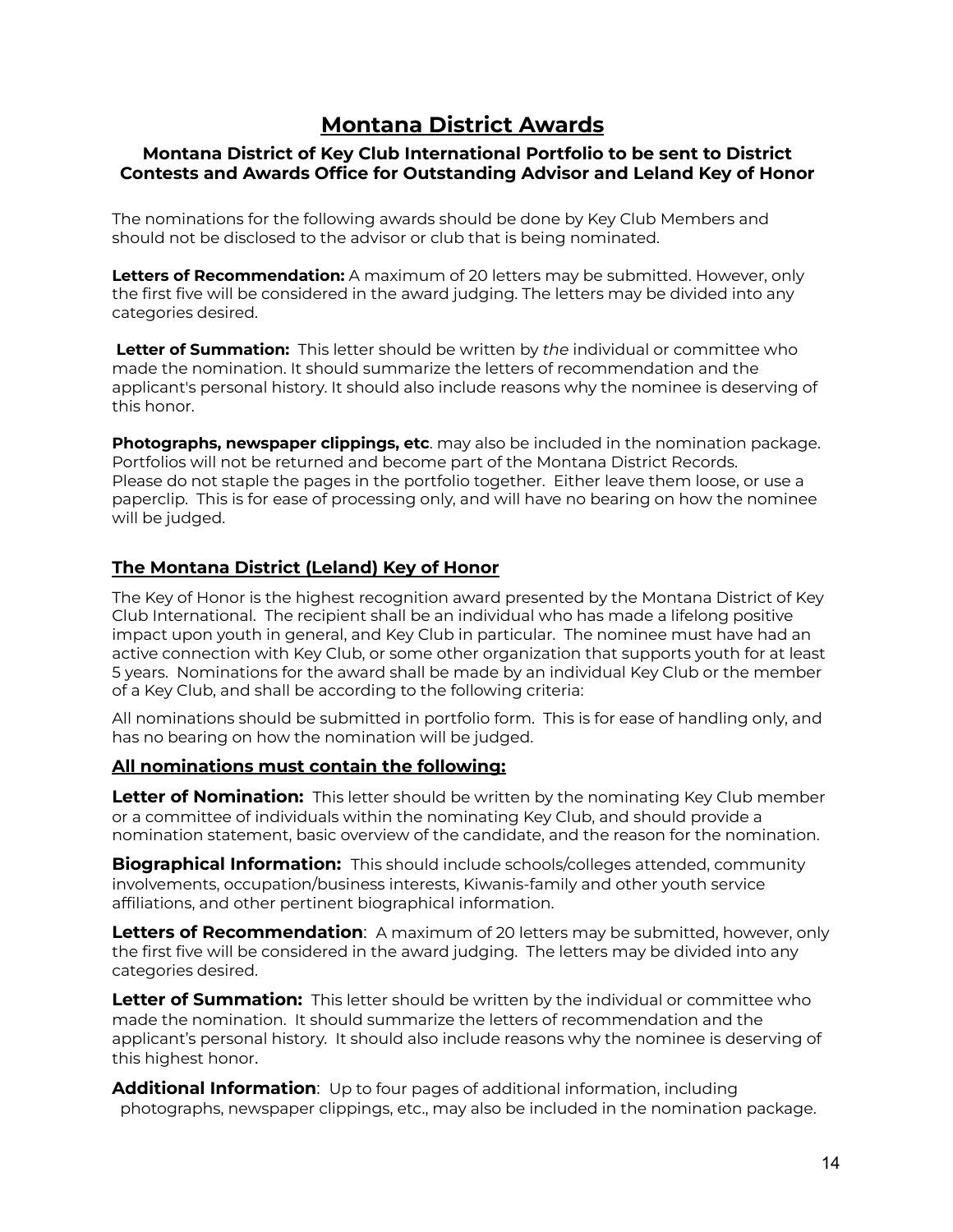### **Outstanding Kiwanis Advisor and Outstanding Faculty Advisor**

This award will be presented to the Kiwanis Advisor that best demonstrates the qualities of an outstanding Kiwanis Advisor. The Key Club members should compile a portfolio and submit all supporting documentation to the District Administrator to be received by March 1st. All nominations must be in notebook or portfolio form. This is for ease of handling only and has no bearing on how the nominations will be judged.

All nominations must contain the following:

- 1. Letter of Nomination: This letter should be written by the nominating Key Club member or a committee of individuals within the nominating Key Club and should provide a nomination statement, basic overview of the candidate and the reason for the nomination.
- 2. Biographical Information: This should include schools/ colleges attended; community involvements, occupation/business interests, Kiwanis family and other youth service affiliations, and other pertinent biographical information.
- 3. Letters of Recommendation: A maximum of 20 letters may be submitted. However, only the first five will be considered in the award judging. The letters may be divided into any categories desired.
- 4. Letter of Summation: This letter should be written by the Individual or committee who made the nomination. It should summarize the letters of recommendation and the applicant's personal history. It should also include reasons why the nominee is deserving of this honor.
- 5. Additional Information: Up to four pages of additional information including photographs, newspaper clippings, etc. may also be included in the nomination package.

### **Only one Advisor will be presented as the Outstanding Kiwanis Advisor and Outstanding Faculty Advisor each year.**

**The selection of the recipient will be made solely upon the presentation received, rather than the Montana District's knowledge of the nominee**

**Portfolios will not be returned. The decision of the judges is final and no changes, alterations, or re-grading will take place after the results have been certified by the judges, the Chair of the Contests, and Board Counselor of this contest. In the event of any dispute or challenge, the decision of the District Administrator is final.**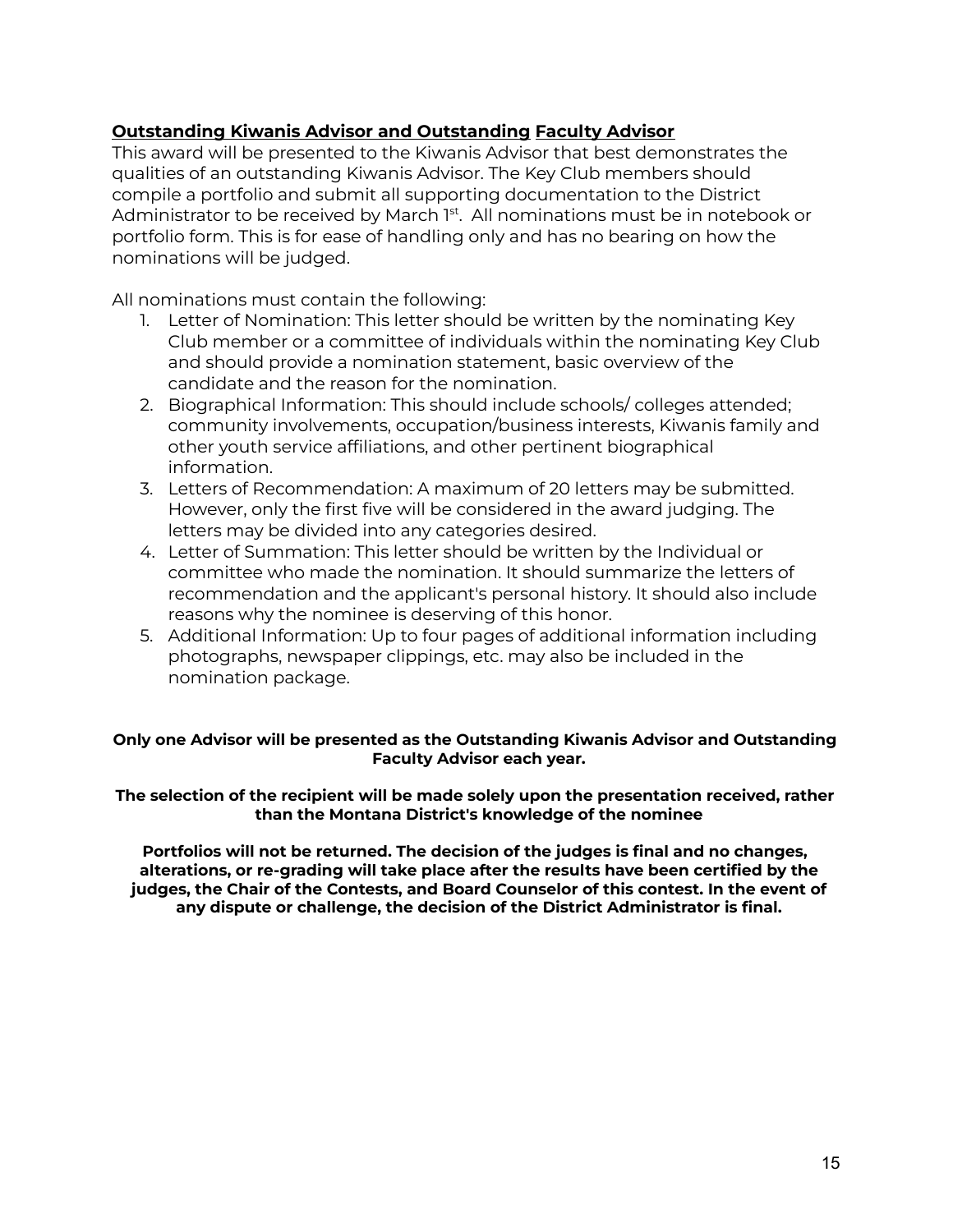### **Distinguished Club Officer**

Any Club Officer (President, Vice President, Secretary, Treasurer, Reporter, Sergeant-at-Arms) who has exceeded the standards of performance for the office may be nominated for this award. Those judged most worthy will receive the award.

**Stanaway and Wohler Awards** These are two separate awards and will be awarded to two different Key Club members. Nominations should be submitted in portfolio form.

- **Eligibility:** The Stanaway award may be awarded to any member of the Montana District of Key Club. It is for the most outstanding Key Clubber in the District. The Wohler Award may be presented to any senior member of the Montana District Key of Club.
- **Criteria:** The member (officer or otherwise) Who has exemplified Key Club. These awards are given to an Outstanding District Key Clubber.
- **Nominations:** The Stanaway and Wohler Award nominees cannot be self-nominated.
- **Judging:** A panel of judges will review all nominations. Once certified, their decision is final.

Nominations for the Stanaway Award and the Wohler Award will be composed of at least three (3) letters of recommendation. A Kiwanis Advisor, Faculty Advisor, District or Club Board Member, or a Club Member can write these letters. However, an adult involved in Key Club must write at least one of the letters. The rest of the letters are at the discretion of the individual making this nomination. Phone numbers of authors must be included.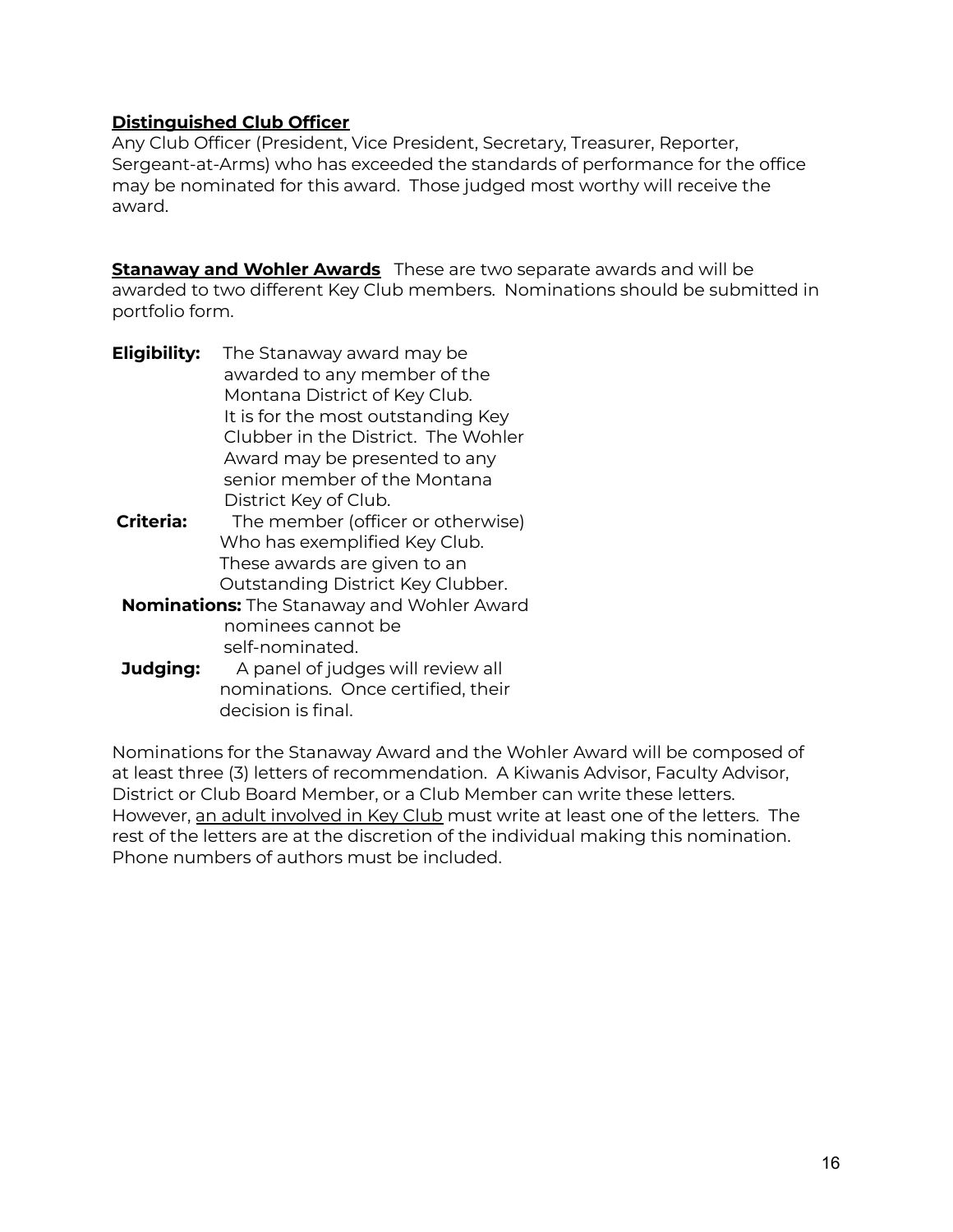## **Montana District Banner Patches**

The Montana District of Key Club banner patch program recognizes and awards Key Clubs for participating in particular District Projects selected by the District Board of Trustees. When placed on the banner or in a scrapbook, the patches serve as a reminder of the club's past success and as a challenge for the future.

Not all banner patches require applications. However, for those that do, banner patch applications will be available in the Awards Packet.

### **The following banner patches do NOT require an application.**

Replace + 5 Ladder Awards Key Clubber Member-Mile Award Best Club Spirit Best Caucus Convention Attendance % Convention Attendance 100% Reporting Award Key Club Service Percentage Award Key Club Service Hour Award Key Club of the Year Award(Achievement Report must be submitted at District Convention) Key Club Division of the Year

### **Replace + 5**

Every club that adds 5 members to the previous year's membership will receive this award.

### **Ladder Awards**

The top clubs in the ladder divisions: platinum, gold, silver and bronze, will receive this award based on the information received from the club's monthly secretary reports.

### **Key Club Member Man-Mile Award**

This award is presented to the club with the greatest number of man-miles (number of convention attendees multiplied by the number of miles traveled.)

### **Best Club Spirit**

The club that displays the most enthusiasm as judged by the district board will receive the club spirit award

### **Best Caucus**

This award is given to clubs within the division that showed the most creativity, detail, and effort as chosen by the candidates for district office in the caucus room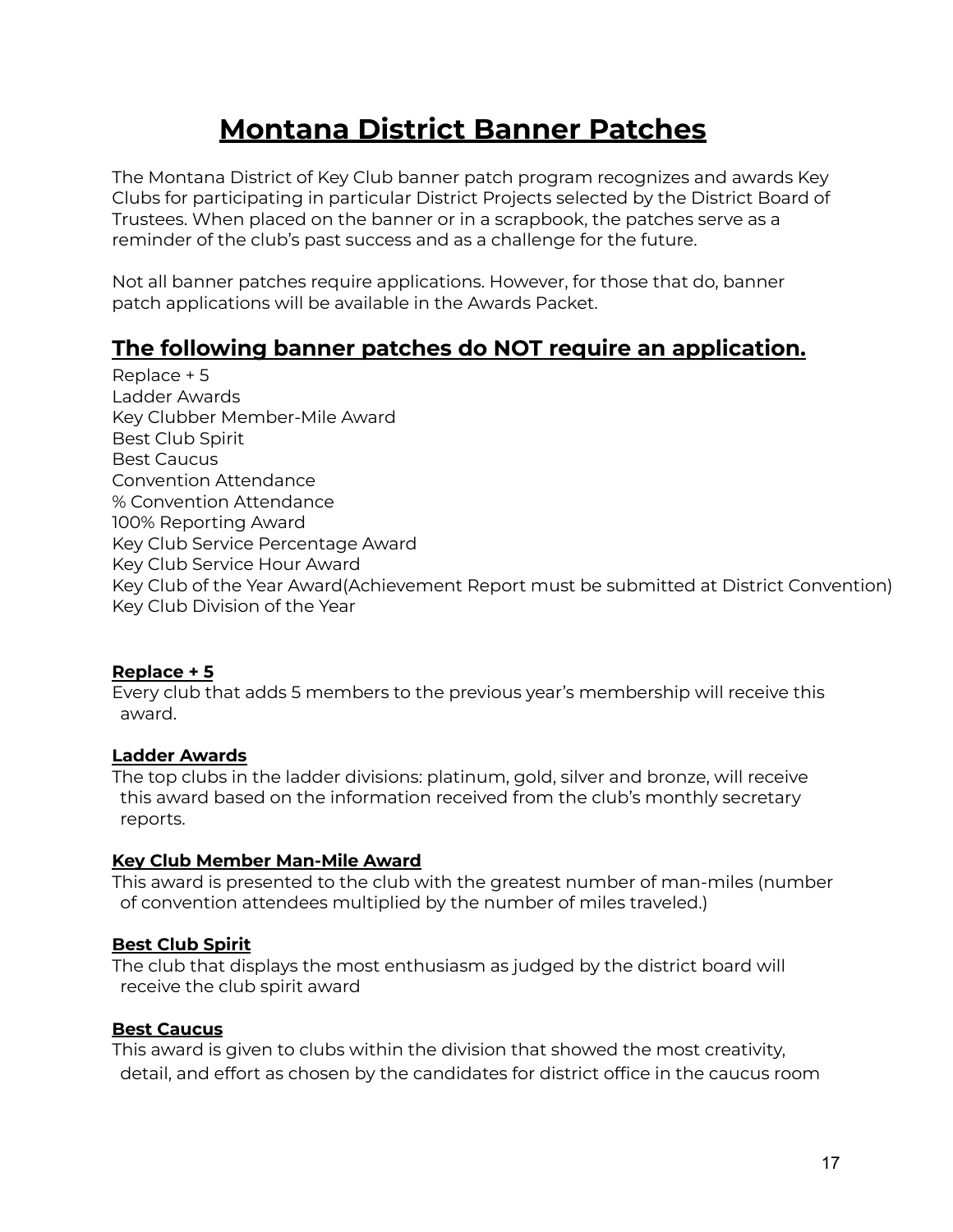### **Convention Attendance Award**

The club that has the most members in attendance will receive this award.

### **Percent Convention Attendance Award**

This award is presented to the club that has the greatest percentage of their membership at convention. (Based on the February figures from International)

### **Monthly Reporting Awards**

### **100% Secretary Reporting and 100% Reporter reporting**

Every club secretary and reporter who has submitted all of their reports by the 10 of the month will receive this award

### **Key Club Service Hour Percentage Award**

This award is similar to the Key Club Service Hour Award except the total number of hours is divided by the number of registered Key Clubbers as of February 1.

### **Key Club Service Hour Award**

The District will recognize clubs with the largest number of service hours for the district. Service hours reported and verified on Monthly Report Forms from April through February will be used to recognize clubs.

To be considered for this award, services hours reported must meet the criteria of a service hour as defined by the District Board*.*

A first, second, and third place award will be presented at the District Convention.

All active Key Clubs registered for and attending District Convention may be considered for this award.

The decision of the judges is final and no changes, alterations, or re-grading will take place after the results have been certified by the judges, the Chair of the Contests, and Board Counselor of this contest. In the event of any dispute or challenge, the decision of the District Administrator is final.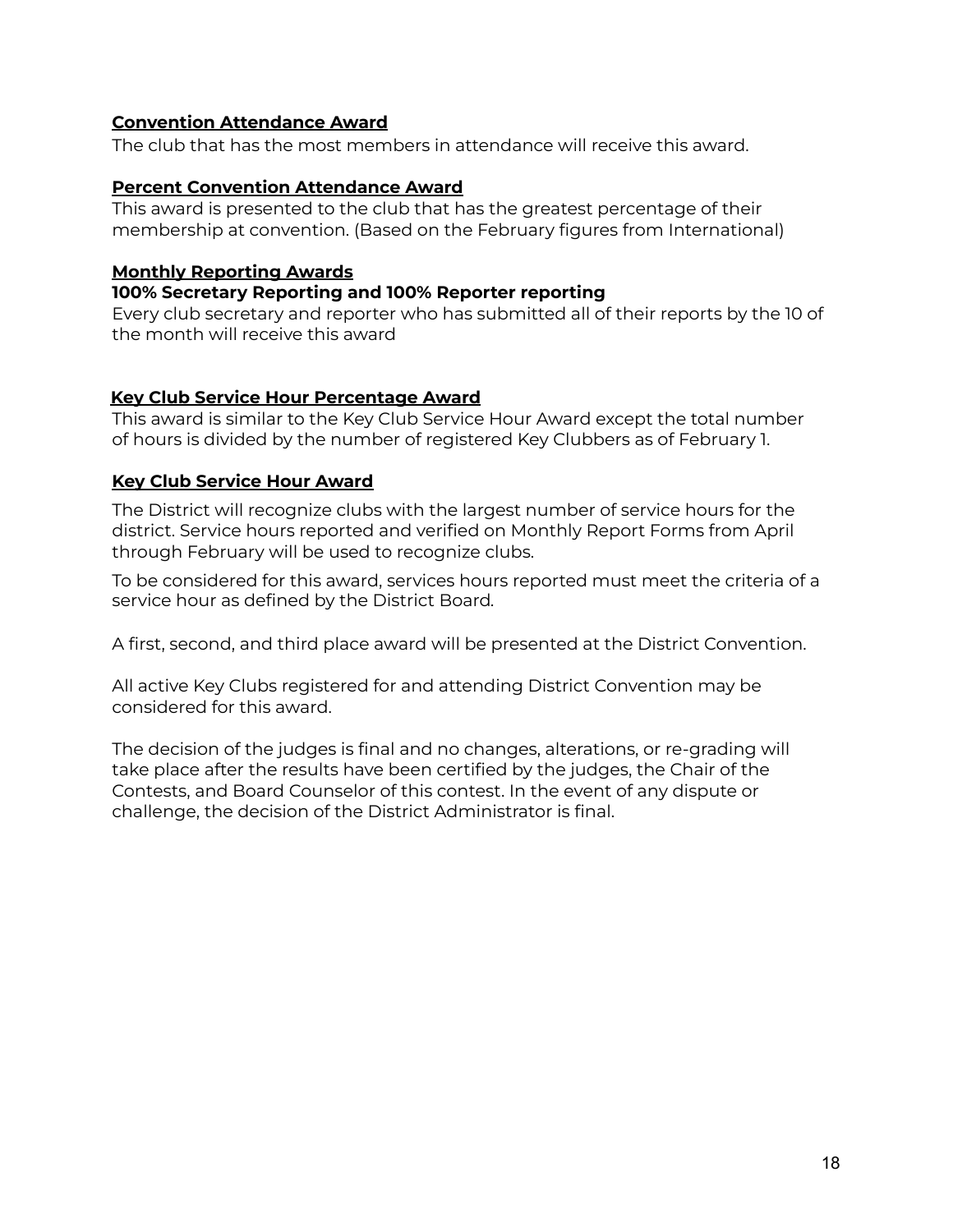### **Key Club of the year award**

All active Key Clubs registered for and attending the District Convention may be considered for the Key Club of the Year Award.

To be eligible for 'Key Club of the Year," a club must:

- Have qualified for early bird dues
- Have submitted all Monthly Secretary Report Forms
- Submit a Single Service Report during check-in at the District Convention.
- Submit an Achievement Report Form during check-in at the District Convention.

The District Board will determine the Club of the Year, taking into account awards received at convention, Distinguished Members and Officers, Governor's Project participation, contest entries, membership growth, average service hours per member, and total service hours performed.

The decision of the judges is final and no changes, alterations, or re-grading will take place after the results have been certified by the judges, the Chair of the Contests, and Board Counselor of this contest.. In the event of any dispute or challenge, the decision of the District Administrator is final

### **Key Club Division of the Year Award**

This award will be given to each club in the division which, as a whole, most exemplifies the ideals of Key Clubbing. Nominations for this award must be made by a District Board member. The recipient will be chosen by the Board.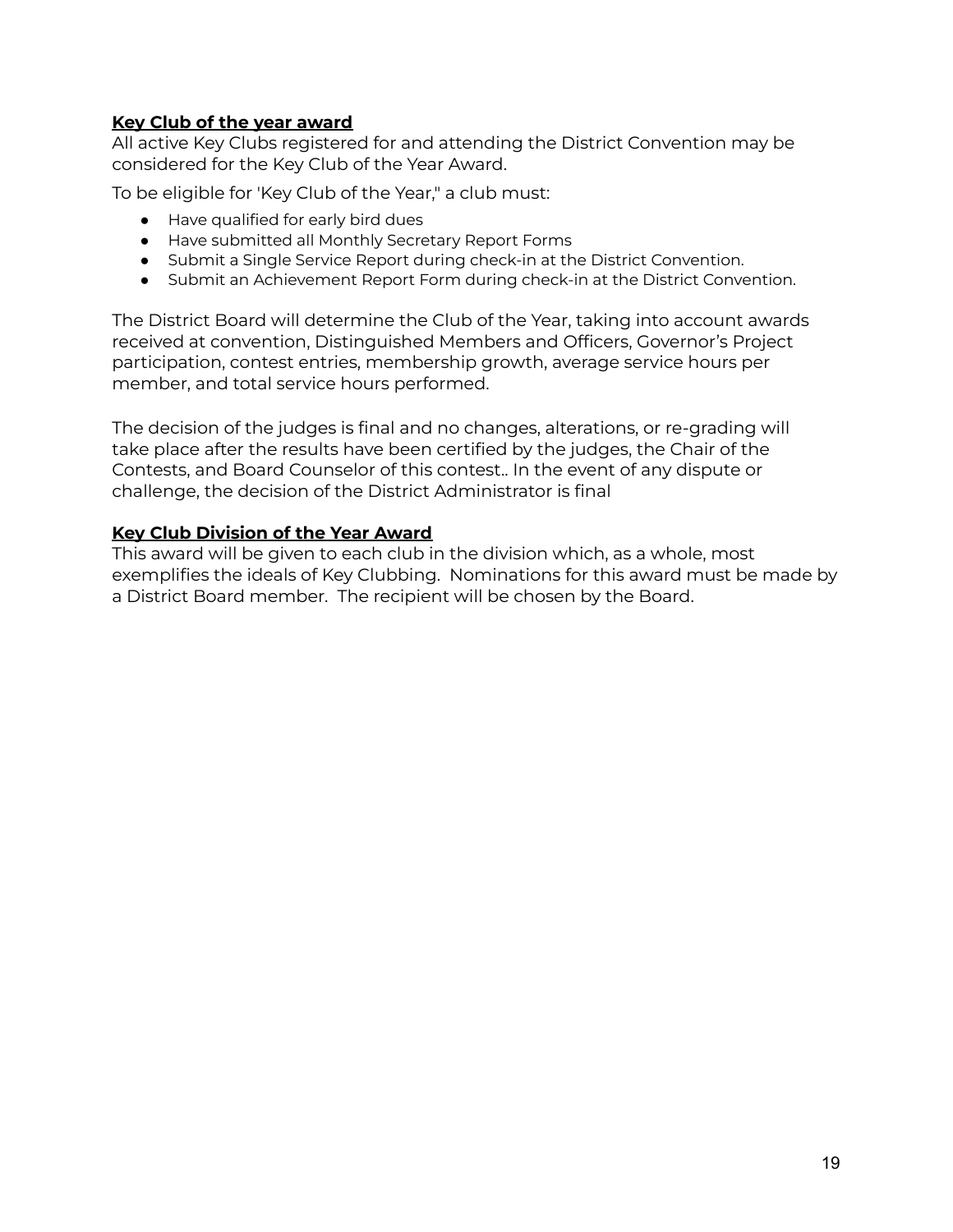### **The following banner patches DO require an application**

Governor's Project- Club Kiwanis Family Relations Major Emphasis Project Project Life Ronald McDonald House Governor's Project-- Individual Key Clubber AIDSpirit USA Award Distinguished Member

### **Governor's Project Award—Club (Page 29)**

To earn the Governor's Project Award, a Key Club must meet the criteria stated in the judging sheet.

### **Kiwanis Family Relations (Page 32)**

A Key Club that maintains an active relationship with other members of the Kiwanis Family may apply for this banner patch.

### **Major Emphasis Project (Page 33)**

Clubs that participate with two of the three service partners and the Initiative will receive a Silver ME Patch. Clubs that participate with three of the three service partners in the Initiative will receive a Gold ME Patch. All you need to do to apply is to submit a letter that outlines what you did and who you did it with and when it was done, as per the requirements for the award. The letter should be signed by the club president and the advisor.

### **Project Life (Page 34)**

Any club that participated in one or more projects for Project Life may compete for this award. Patches will be awarded for the top three applications.

### **Ronald McDonald House (Page 35)**

The three clubs that collect the most pounds of pop tabs will receive this banner patch. It is not necessary to bring the tabs to the convention.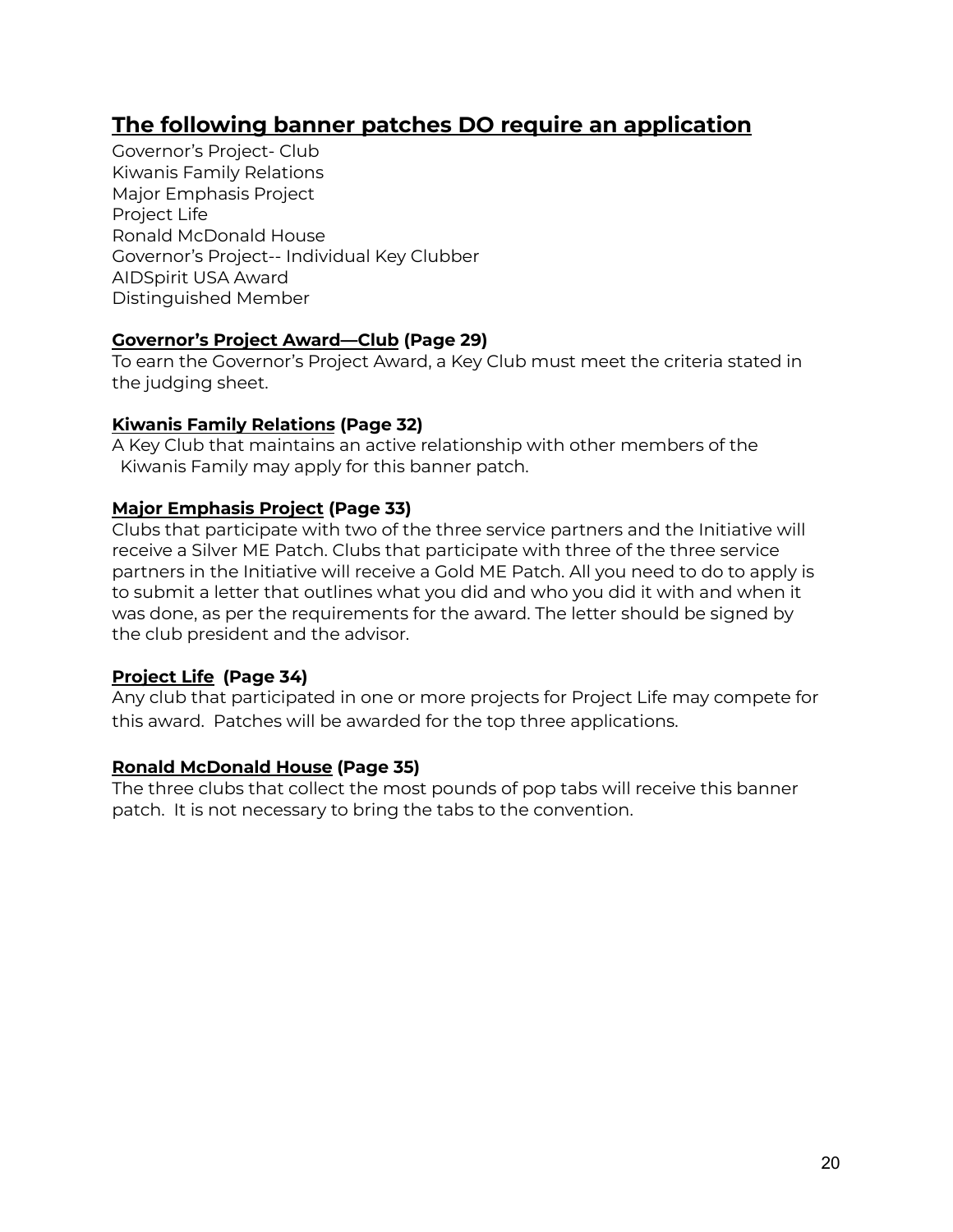### **District Individual Certificates:**

### **Governor's Project Award-Individual (Page 31)**

Any member who performs at least 15 hours service on the Governor's project will receive this certificate.

### **Outstanding AIDSpirit USA Award (Page 30)**

This award is for the club which has shown the most outstanding efforts toward the AIDSpirit USA project.

### **Distinguished Club Member Award (Page 28)**

This certificate is available to Key Club members who truly model the Key Club motto. A minimum of 50 hours service is necessary to be eligible for this award.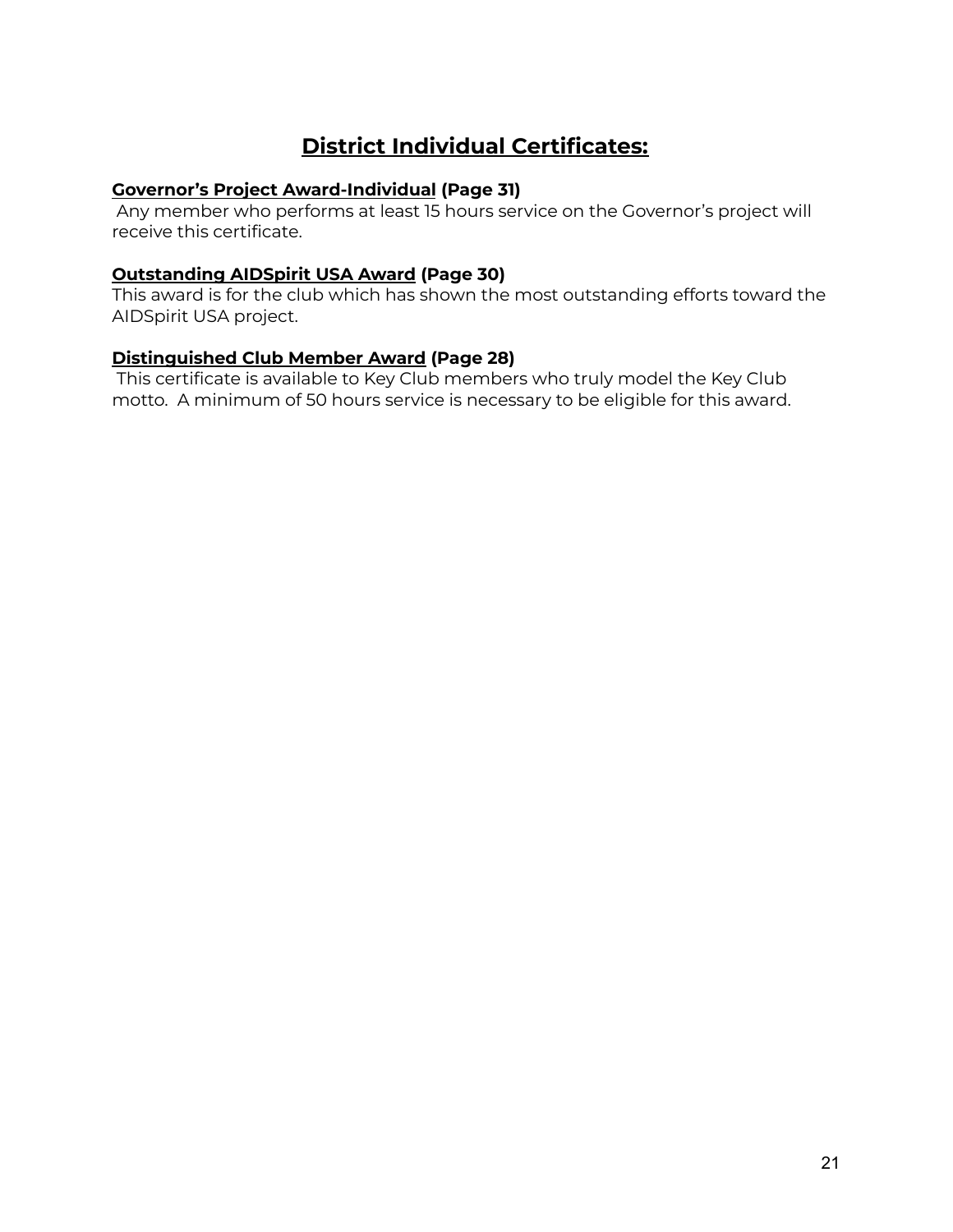### **Montana District of Key Club International Application for DISTINGUISHED CLUB PRESIDENT AWARD**

**Name (Please Print): Key Club of Division**

To be eligible for this award, the Club President **must be recommended by the Faculty Advisor.** The advisor must attest that the officer is eligible for Distinguished Member, ALL qualitative criteria are met, assign points for the quantitative criteria, and attach a recommendation letter and any optional recommendation letters to this form for the Club President to be considered for this award. The total number of points required to achieve this award is 117 or 90% of the available points. District Convention attendance is required (Point total is subject to change).

### **OFFICER HAS MET THE CRITERIA FOR DISTINGUISHED MEMBER**

### **\_\_\_\_YES (if yes, proceed with application \_\_\_NO (if no, not eligible for the award)**

| <b>QUALITATIVE ASSESSMENT</b>                                                        | (Advisor's Written Initials) |     |
|--------------------------------------------------------------------------------------|------------------------------|-----|
| Exhibits constructive leadership at all times                                        |                              |     |
| Places Key Club as a top priority                                                    |                              |     |
| Encourages other club members                                                        |                              |     |
| Is accessible to club members                                                        |                              |     |
| Participates in club service projects                                                |                              |     |
| Ensures Key Club is respected on school campus and in community                      |                              |     |
| Builds positive working relationships with Faculty Advisor, school                   |                              |     |
| administration, faculty and non-teaching staff                                       |                              |     |
| Respects all persons                                                                 |                              |     |
| Maintains academic good standing                                                     |                              |     |
| Models Student Code of Conduct                                                       |                              |     |
| <b>QUANTITATIVE ASSESSMENT</b>                                                       | <b>Points earned</b>         |     |
| <b>Club administration</b>                                                           |                              |     |
| Holds weekly meetings (10 points)                                                    |                              | 10  |
| Holds board meetings, at least monthly (5 points)                                    |                              | Ι5  |
| Ensures reports are submitted (Sec, reporter, Achievement, contract) (10 points) _   |                              | /10 |
| Holds and participates in activities related to the Governor's Project (5 points)    |                              | /5  |
| District/International Attendance (if none held enter N/A)                           |                              |     |
| Must attend District Convention (required. 15 points)                                |                              | /15 |
| Attends Divisional Council Meetings (1 point/meeting, 10 possible points)_           |                              | /10 |
| Ensures club has representative(s) attending Divisional Council Meetings (15 points) |                              | /15 |
| Club Attendance at Youth Conference (10 points)                                      |                              | /10 |
| Club Attendance at Divisional Rally (10 points)                                      |                              | ⁄1Ο |
| Club Attendance at Divisional Trainer (10 points)                                    |                              | /10 |
| <b>K Family Involvement</b>                                                          |                              |     |
| Participates in activities with other K-Family members (5 points)                    |                              | /5  |
| Attends activities of sponsoring Kiwanis Club (10 points)                            |                              | /10 |
| Membership Recruitment (1 point/new member recruited, max 10)                        |                              | Ί0  |
| <b>NUMBER OF SERVICE HOURS FOR THIS KEY CLUB YEAR</b>                                |                              |     |

**ATTACH RECOMMENDATION LETTERS:** Advisor (required 5 pts), Lt Governor (optional 3 pts) School administrator (optional 3 pts), Kiwanis Advisor (optional 2 pts), Other (optional 1 pt)

### **I nominate the Key Club Member named above for the Distinguished President Award.**

(signature of Faculty Advisor)

\_\_\_\_\_\_\_\_\_\_\_\_\_\_\_\_\_\_\_\_\_\_\_\_\_\_\_\_\_\_\_\_\_\_\_\_\_\_\_\_\_\_\_\_\_\_\_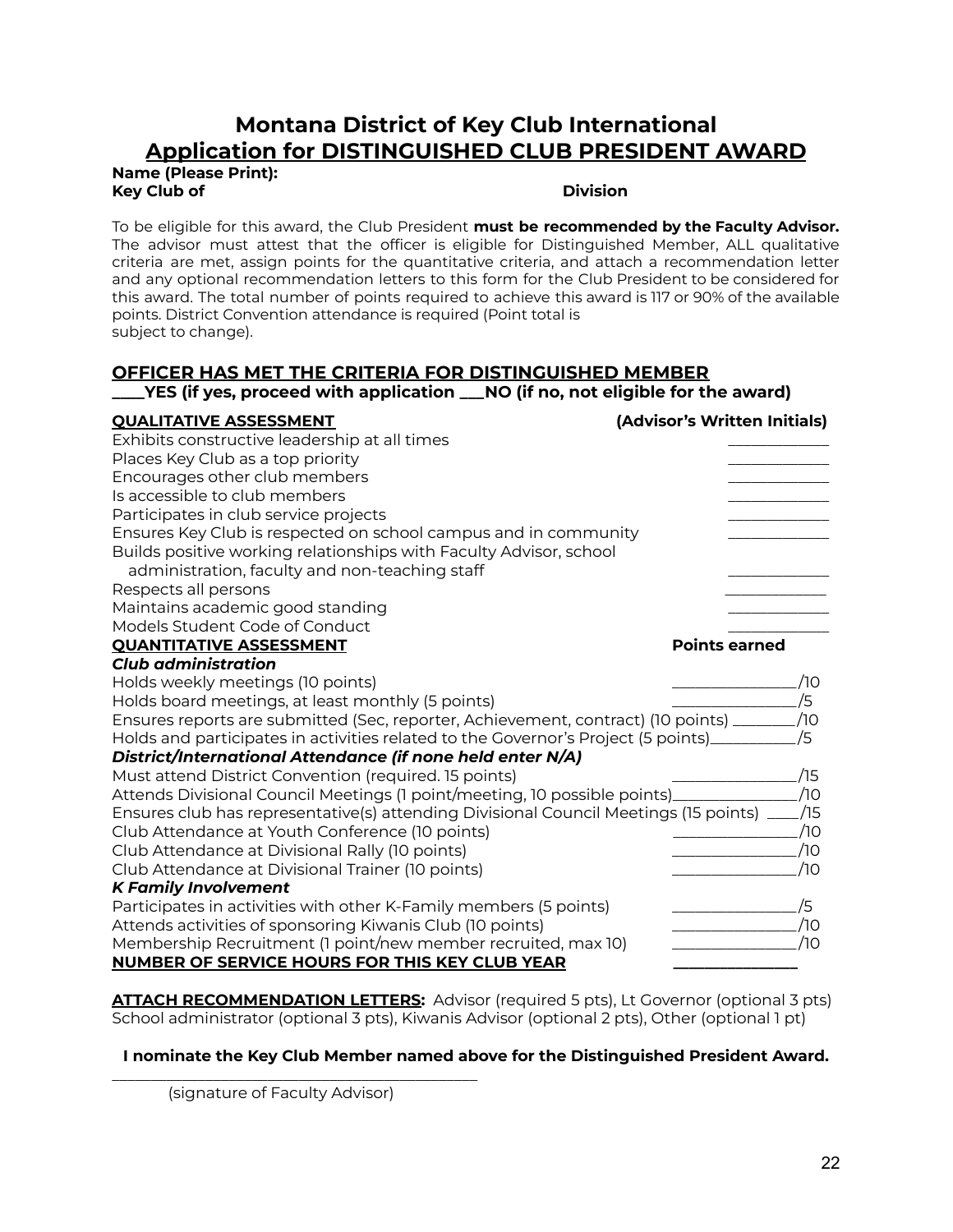### **Montana District of Key Club International Application for DISTINGUISHED CLUB VICE PRESIDENT AWARD**

**Name (Please Print): Key Club of Division**

To be eligible for this award, the Club Vice President **must be recommended by the Faculty Advisor.** The advisor must attest that the officer is eligible for Distinguished Member, ALL qualitative criteria are met, assign points for the quantitative criteria, and attach a recommendation letter and any optional recommendation letters to this form for the Club Vice President to be considered for this award. The total number of points required to achieve this award is 135 or 90% of the available points. District Convention attendance is required..

### **OFFICER HAS MET THE CRITERIA FOR DISTINGUISHED MEMBER**

**\_\_\_\_ YES (if yes, proceed with this application \_\_\_\_\_\_NO (if no, not eligible for the award)**

| <b>QUALITATIVE ASSESSMENT</b>                                           | (Advisor's Written Initials) |
|-------------------------------------------------------------------------|------------------------------|
| Exhibits constructive leadership at all times                           |                              |
| Places Key Club as a top priority                                       |                              |
| Could be president                                                      |                              |
| Supports club president                                                 |                              |
| Actively Participates in club service projects                          |                              |
| Works to raise awareness of MEP and Governor's Project                  |                              |
| Encourages all committees                                               |                              |
| Maintains academic good standing                                        |                              |
| Models Student Code of Conduct                                          |                              |
| <b>OUANTITATIVE ASSESSMENT</b>                                          | <b>Points earned</b>         |
| <b>Club administration</b>                                              |                              |
| Attends 10 weekly meetings (10 points)                                  | 70                           |
| Establishes effective committee system (15 points)                      | 15                           |
| Ensures club participation in MEP (15 points)                           | 75                           |
| Ensures club participation in Governor's Project (15 points)            | /15                          |
| Participated in activities related to the Governor's Project (5 points) | /5                           |
| District/International Attendance (if none held enter N/A)              |                              |
| Must attend District Convention (required. 15 points)                   | /15                          |
| Divisional Council Meetings (1 point/meeting, 10 possible points)       | ⁄10                          |
| Club Attendance at Youth Conference (10 points)                         | /10                          |
| Club Attendance at Divisional Rally (10 points)                         | /10                          |
| Club Attendance at Divisional Trainer (10 points)                       | /10                          |
| International Convention (5 points)                                     | /5                           |
| <b>K Family Involvement</b>                                             |                              |
| Participates in activities with other K-Family members (5 points)       | /5                           |
| Attends activities of sponsoring Kiwanis Club (10 points)               | /10                          |
| Membership Recruitment (1 point/new member recruited, max 10)           | /10                          |
| <b>NUMBER OF SERVICE HOURS FOR THIS KEY CLUB YEAR</b>                   |                              |

**ATTACH RECOMMENDATION LETTERS:** Advisor (required 5 pts), Lt Governor (optional 3 pts) School administrator (optional 3 pts), Kiwanis Advisor (optional 2 pts), other (optional 1 pt)

### **I nominate Key Club Member named above for the Distinguished Vice President Award.**

(signature of Faculty Advisor)

\_\_\_\_\_\_\_\_\_\_\_\_\_\_\_\_\_\_\_\_\_\_\_\_\_\_\_\_\_\_\_\_\_\_\_\_\_\_\_\_\_\_\_\_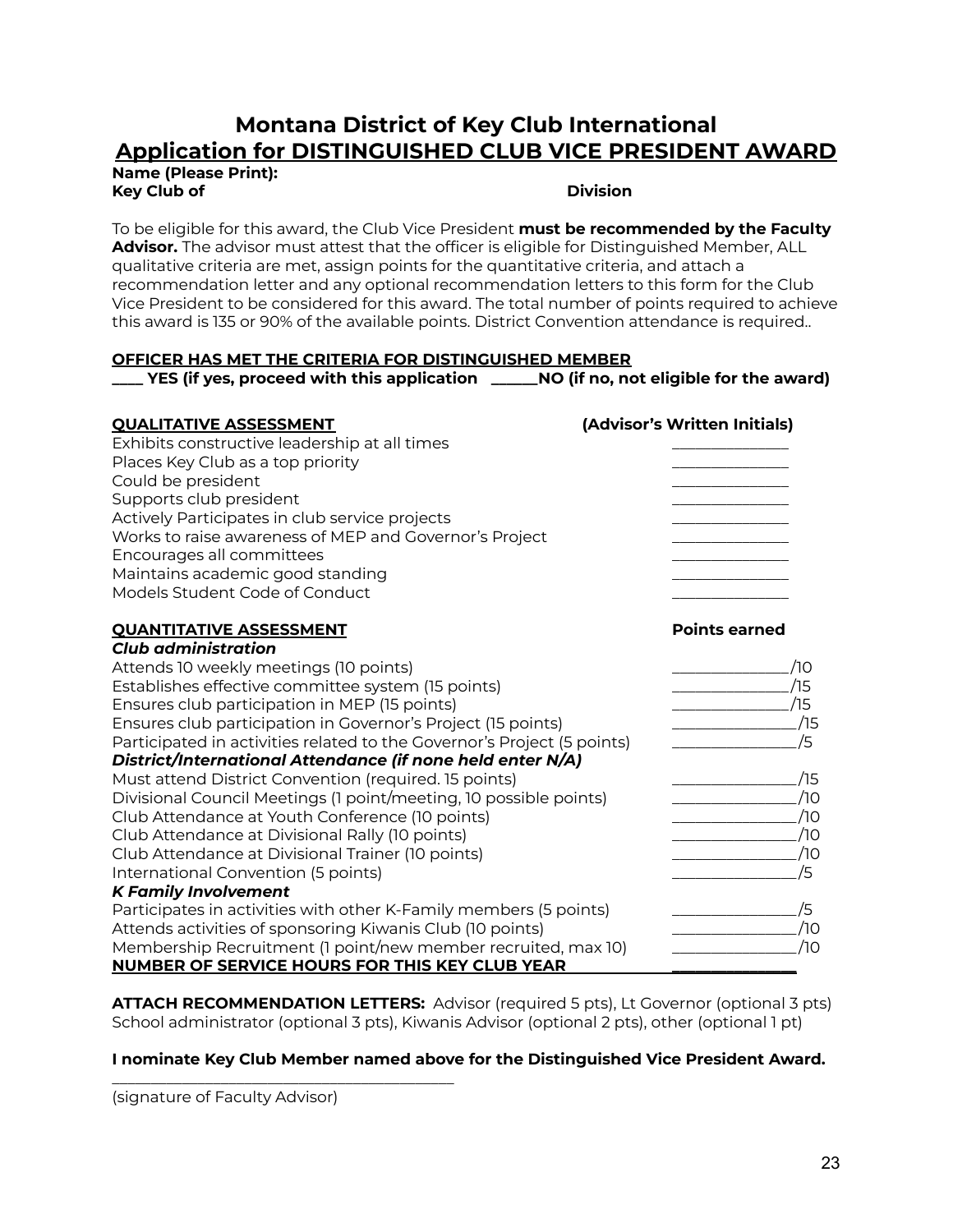### **Montana District of Key Club International Application for DISTINGUISHED CLUB SECRETARY AWARD**

**Name (Please Print): Key Club of Division**

To be eligible for this award, the Club Secretary **must be recommended by the Faculty Advisor.** The advisor must attest that the officer is eligible for Distinguished Member, ALL qualitative criteria are met, assign points for the quantitative criteria, and attach a recommendation letter and any optional recommendation letters to this form for the Club Secretary to be considered for this award. The total number of points required to achieve this award is 144 or 90% of the available points. District Convention attendance is required.

### **OFFICER HAS MET THE CRITERIA FOR DISTINGUISHED MEMBER**

| $\_$ YES (if yes, proceed with this application $\hspace{0.1cm}$ $\_$                | NO (if no, not eligible for the award) |
|--------------------------------------------------------------------------------------|----------------------------------------|
| <b>QUALITATIVE ASSESSMENT</b>                                                        | (Advisor's Written Initials)           |
| Exhibits constructive leadership at all times                                        |                                        |
| Places Key Club as a top priority                                                    |                                        |
| Maintains accurate account of members' service hours                                 |                                        |
| Takes minutes of Board meetings and makes them accessible to members and advisors    |                                        |
| Is accessible to club members                                                        |                                        |
| Actively Participate in club service projects                                        |                                        |
| Meets deadlines                                                                      |                                        |
| Supports the president in his/her district responsibilities                          |                                        |
| Respects all persons                                                                 |                                        |
| Maintain academic good standing. Model Student Code of Conduct                       |                                        |
| <b>QUANTITATIVE ASSESSMENT</b>                                                       | <b>Points earned</b>                   |
| <b>Club administration</b>                                                           |                                        |
| Attends 10 weekly meetings (10 points)                                               | /10                                    |
| Attends board meetings, at least monthly (10 points)                                 | /10                                    |
| Submits Secretaries reports on time (15 points)                                      | /15                                    |
| Ensures that all reports are submitted (Secretary's reports, Achievement) (15 pts)__ | /15                                    |
| Takes well-written and accurate minutes of Board meetings (15 points)                | /15                                    |
| Participates in activities related to the Governor's project (5 points)              | /5                                     |
| District/International Attendance(if none held enter N/A)                            |                                        |
| Must attend District Convention (required. 15 points)                                | /15                                    |
| Divisional Council Meetings (1 point/meeting, 10 possible points)                    | /10                                    |
| Attendance at Youth Conference (10 points)                                           | /10                                    |
| Attendance at Divisional Rally (10 points)                                           | /10                                    |
| Attendance at District Trainer (10 points)                                           | /10                                    |
| International Convention (5 points)                                                  | /5                                     |
| <b>K Family Involvement</b>                                                          |                                        |
| Participates in activities with other K-Family members (5 points)                    | /5                                     |
| Attends activities of sponsoring Kiwanis Club (10 points)                            | /10                                    |
| Membership Recruitment (1 point/new member recruited, max 10)                        | /10                                    |
| <b>NUMBER OF SERVICE HOURS FOR THIS KEY CLUB YEAR</b>                                |                                        |

**ATTACH RECOMMENDATION LETTERS:** Advisor (required 5 pts), Lt Governor (optional 3 pts) School administrator (optional 3 pts), Kiwanis Advisor (optional 2 pts), other (optional 1 pt)

### **I nominate the Key Club Member named above for the Distinguished Secretary Award.**

(signature of Faculty Advisor)

\_\_\_\_\_\_\_\_\_\_\_\_\_\_\_\_\_\_\_\_\_\_\_\_\_\_\_\_\_\_\_\_\_\_\_\_\_\_\_\_\_\_\_\_\_\_\_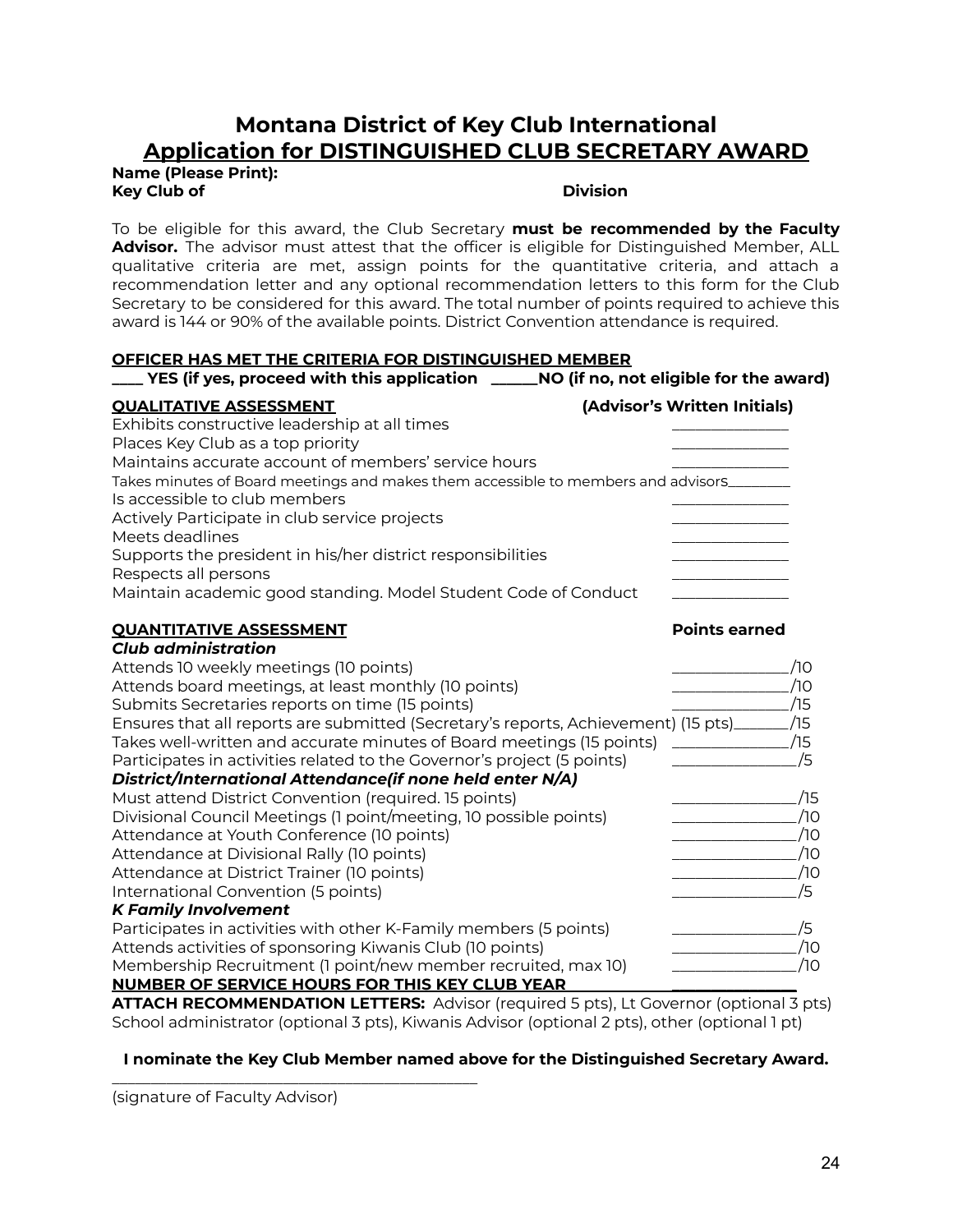### **Montana District of Key Club International Application for DISTINGUISHED CLUB TREASURER AWARD**

**Name (Please Print): Key Club of Division**

To be eligible for this award, the Club Treasurer **must be recommended by the Faculty Advisor.** The advisor must attest that the officer is eligible for Distinguished Member, ALL qualitative criteria are met, assign points for the quantitative criteria, and attach a recommendation letter and any optional recommendation letters to this form for the Club Treasurer to be considered for this award. The total number of points required to achieve this award is 135 or 90% of the available points. District Convention attendance is required.

### **OFFICER HAS MET THE CRITERIA FOR DISTINGUISHED MEMBER**

| YES (if yes, proceed with this application                                           | NO (if no, not eligible for the award) |
|--------------------------------------------------------------------------------------|----------------------------------------|
| <b>QUALITATIVE ASSESSMENT</b>                                                        | (Advisor's Written Initials)           |
| Exhibits constructive leadership at all times                                        |                                        |
| Places Key Club as a top priority                                                    |                                        |
| Supports other Key Club officers                                                     |                                        |
| Actively Participate in club service projects                                        |                                        |
| Recognizes significance of fundraising for Governor's project                        |                                        |
| Encourages and works with fundraising committee                                      |                                        |
| Attends and participates in all club fundraisers                                     |                                        |
| Respects all persons                                                                 |                                        |
| Maintains academic good standing                                                     |                                        |
| Models Student Code of Conduct                                                       |                                        |
| <b>QUANTITATIVE ASSESSMENT</b>                                                       | <b>Points earned</b>                   |
| <b>Club administration</b>                                                           |                                        |
| Submits dues by November 15 (15 points) by December 1 (10 points)                    | /15                                    |
| Submits dues for new members by February 1 (5 points)                                | /5                                     |
| Attends weekly club meetings (10 points)                                             | ⁄10                                    |
| Attends board meetings monthly (10 points)                                           | /10                                    |
| Coordinates and participates in all club or District fundraising activities (15 pts) | /15                                    |
| Participates in activities related to the Governor's project (5 points)              | /5                                     |
| District/International Attendance (if none held enter N/A)                           |                                        |
| Must attend District Convention (required. 15 points                                 | ⁄15                                    |
| Divisional Council Meetings (1 point/meeting, 10 possible points)                    | ⁄1Ο                                    |

Attendance at Youth Conference (10 points) \_\_\_\_\_\_\_\_\_\_\_\_\_\_\_\_ /10 Attendance at Divisional Rally (10 points) example to the control of the control of the control of the control o Attendance at District Trainer (10 points) \_\_\_\_\_\_\_\_\_\_\_\_\_\_\_\_ /10 International Convention (5 points) \_\_\_\_\_\_\_\_\_\_\_\_\_\_\_\_ /5

Participates in activities with other K-Family members (5 points) \_\_\_\_\_\_\_\_\_\_\_\_\_\_\_\_\_\_\_\_\_\_\_\_/5 Attends activities of sponsoring Kiwanis Club (10 points) \_\_\_\_\_\_\_\_\_\_\_\_\_\_\_\_ /10 Membership Recruitment (1 point/new member recruited, max 10) \_\_\_\_\_\_\_\_\_\_\_\_\_\_\_\_ /10

**ATTACH RECOMMENDATION LETTERS:** Advisor (required 5 pts), Lt Governor (optional 3 pts) School administrator (optional 3 pts), Kiwanis Advisor (optional 2 pts), other (optional 1 pt) I nominate the Key Club Member named above for the Distinguished Treasurer Award.

**NUMBER OF SERVICE HOURS FOR THIS KEY CLUB YEAR \_\_\_\_\_\_\_\_\_\_\_\_\_\_\_\_**

\_\_\_\_\_\_\_\_\_\_\_\_\_\_\_\_\_\_\_\_\_\_\_\_\_\_\_\_\_\_\_\_\_\_\_\_\_\_\_\_\_\_\_\_\_\_\_

(signature of faculty advisor)

*K Family Involvement*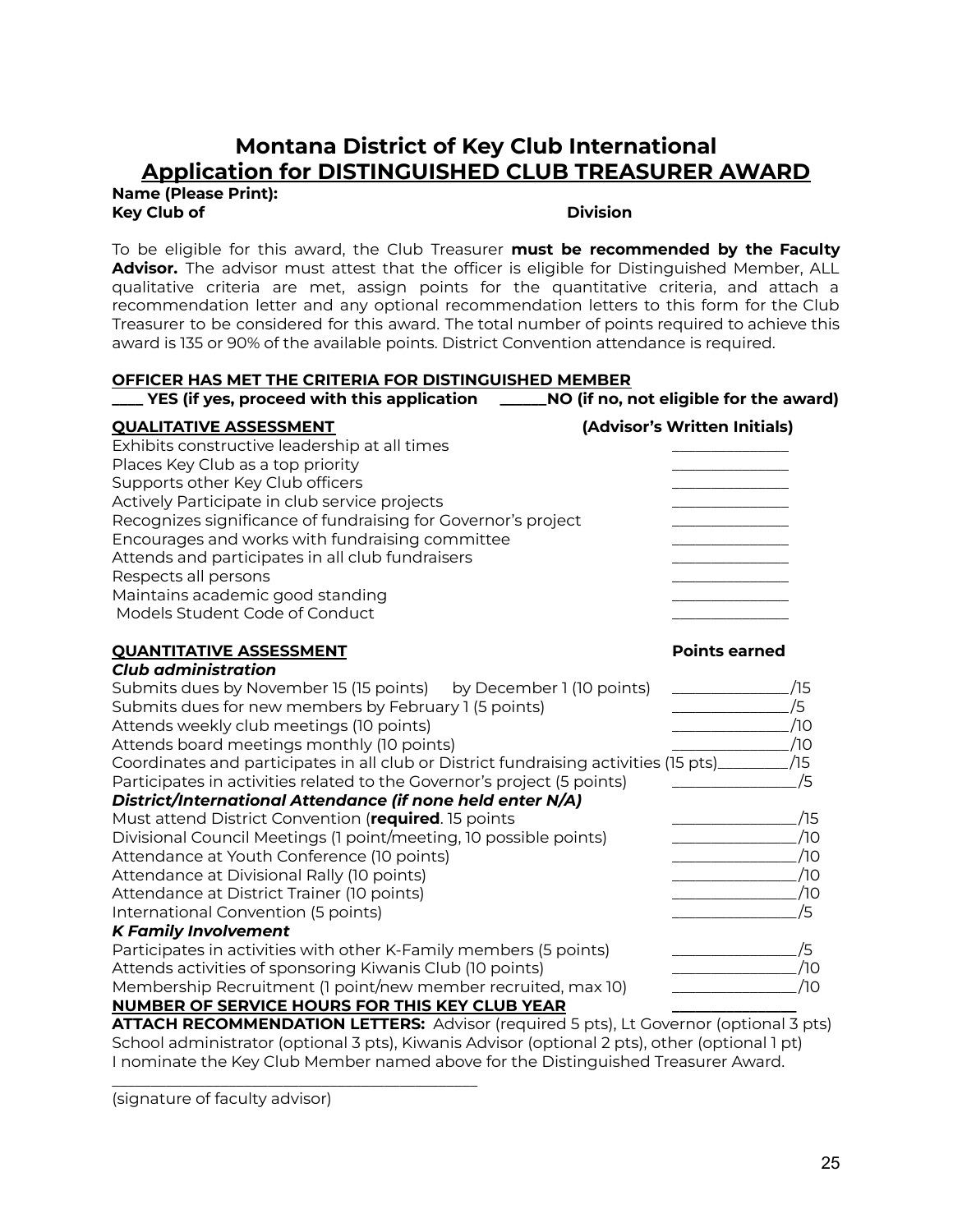### **Montana District of Key Club International Application for DISTINGUISHED CLUB REPORTER AWARD**

**Name (Please Print): Key Club of Division**

To be eligible for this award, the Club Reporter **must be recommended by the Faculty Advisor.** The advisor must attest that the officer is eligible for Distinguished Member, ALL qualitative criteria are met, assign points for the quantitative criteria, and attach a recommendation letter and any optional recommendation letters to this form for the Club Treasurer to be considered for this award. The total number of points required to achieve this award is 149 or 90% of the available points. District Convention attendance is required.

### **OFFICER HAS MET THE CRITERIA FOR DISTINGUISHED MEMBER**

| $\mathcal{L}$ YES (if yes, proceed with this application $\mathcal{L}$                         | NO (if no, not eligible for the award)                                                                                                                                                                                                                                                                                                                                                                                                                                                                                                                                                                 |
|------------------------------------------------------------------------------------------------|--------------------------------------------------------------------------------------------------------------------------------------------------------------------------------------------------------------------------------------------------------------------------------------------------------------------------------------------------------------------------------------------------------------------------------------------------------------------------------------------------------------------------------------------------------------------------------------------------------|
| <b>QUALITATIVE ASSESSMENT</b>                                                                  | (Advisor's Written Initials)                                                                                                                                                                                                                                                                                                                                                                                                                                                                                                                                                                           |
| Exhibits constructive leadership at all times                                                  |                                                                                                                                                                                                                                                                                                                                                                                                                                                                                                                                                                                                        |
| Places Key Club as a top priority                                                              |                                                                                                                                                                                                                                                                                                                                                                                                                                                                                                                                                                                                        |
| Encourages other Key Club members                                                              |                                                                                                                                                                                                                                                                                                                                                                                                                                                                                                                                                                                                        |
| Is accessible to club members                                                                  |                                                                                                                                                                                                                                                                                                                                                                                                                                                                                                                                                                                                        |
| Participates in club service projects                                                          |                                                                                                                                                                                                                                                                                                                                                                                                                                                                                                                                                                                                        |
| Ensures Key Club is respected on school campus and in community                                |                                                                                                                                                                                                                                                                                                                                                                                                                                                                                                                                                                                                        |
| Builds positive working relationships with Faculty Advisor and school staff___________         |                                                                                                                                                                                                                                                                                                                                                                                                                                                                                                                                                                                                        |
| Maintains academic good standing                                                               |                                                                                                                                                                                                                                                                                                                                                                                                                                                                                                                                                                                                        |
| Models Student Code of Conduct                                                                 |                                                                                                                                                                                                                                                                                                                                                                                                                                                                                                                                                                                                        |
| <b>QUANTITATIVE ASSESSMENT</b>                                                                 | <b>Points earned</b>                                                                                                                                                                                                                                                                                                                                                                                                                                                                                                                                                                                   |
| <b>Public Relations</b>                                                                        |                                                                                                                                                                                                                                                                                                                                                                                                                                                                                                                                                                                                        |
| Produces monthly newsletter to members during school year (2 pts each, max 20)_____            | /20                                                                                                                                                                                                                                                                                                                                                                                                                                                                                                                                                                                                    |
| Produces summer newsletter (June/July) (5 points)                                              | /5                                                                                                                                                                                                                                                                                                                                                                                                                                                                                                                                                                                                     |
| Posts signs, posters, and banners advertising meeting dates, projects, etc. (10 points)_____   | _/10                                                                                                                                                                                                                                                                                                                                                                                                                                                                                                                                                                                                   |
| Submits articles to the Key Club magazine (10 points)                                          | /10                                                                                                                                                                                                                                                                                                                                                                                                                                                                                                                                                                                                    |
| Submits articles to community print and visual media outlets (10 points) ________              | /10                                                                                                                                                                                                                                                                                                                                                                                                                                                                                                                                                                                                    |
| <b>Club Administration</b>                                                                     |                                                                                                                                                                                                                                                                                                                                                                                                                                                                                                                                                                                                        |
| Creates club scrapbook (20 points)                                                             | /20                                                                                                                                                                                                                                                                                                                                                                                                                                                                                                                                                                                                    |
| Maintain filing system for incoming club reporter (5 points)                                   | /5                                                                                                                                                                                                                                                                                                                                                                                                                                                                                                                                                                                                     |
| Works with club secretary to maintain accurate information (5 points)                          | /5<br>$\begin{tabular}{ccccccccc} \multicolumn{2}{c }{\textbf{\textcolor{blue}{\bf \textcolor{blue}{\bf \textcolor{blue}{\bf \textcolor{blue}{\bf \textcolor{blue}{\bf \textcolor{blue}{\bf \textcolor{blue}{\bf \textcolor{blue}{\bf \textcolor{blue}{\bf \textcolor{blue}{\bf \textcolor{blue}{\bf \textcolor{blue}{\bf \textcolor{blue}{\bf \textcolor{blue}{\bf \textcolor{blue}{\bf \textcolor{blue}{\bf \textcolor{blue}{\bf \textcolor{blue}{\bf \textcolor{blue}{\bf \textcolor{blue}{\bf \textcolor{blue}{\bf \textcolor{blue}{\bf \textcolor{blue}{\bf \textcolor{blue}{\bf \textcolor{blue$ |
| Attends club board meetings (10 points)                                                        | /10                                                                                                                                                                                                                                                                                                                                                                                                                                                                                                                                                                                                    |
| Participates in activities related to the Governor's Project (5 points)                        | /5                                                                                                                                                                                                                                                                                                                                                                                                                                                                                                                                                                                                     |
| District/International Attendance (if none held enter N/A)                                     |                                                                                                                                                                                                                                                                                                                                                                                                                                                                                                                                                                                                        |
| Must attend District Convention (required. 5 points)                                           | /5                                                                                                                                                                                                                                                                                                                                                                                                                                                                                                                                                                                                     |
| Divisional Council Meetings (1 point/meeting, 10 possible points)                              | /10                                                                                                                                                                                                                                                                                                                                                                                                                                                                                                                                                                                                    |
| Attendance at Youth Conference (10 points)                                                     | /10                                                                                                                                                                                                                                                                                                                                                                                                                                                                                                                                                                                                    |
| Attendance at Divisional Rally (10 points)                                                     | /10                                                                                                                                                                                                                                                                                                                                                                                                                                                                                                                                                                                                    |
| International Convention (5 points)                                                            | /5                                                                                                                                                                                                                                                                                                                                                                                                                                                                                                                                                                                                     |
| Promotes District projects (5 points)                                                          | /5<br><u> La componenta de la componenta de la componenta de la componenta de la componenta de la componenta de la compo</u>                                                                                                                                                                                                                                                                                                                                                                                                                                                                           |
| Promotes MEP (5 points)                                                                        | /5                                                                                                                                                                                                                                                                                                                                                                                                                                                                                                                                                                                                     |
| Membership Recruitment (1 point/new member recruited, max 10)                                  | /10<br><u> 1986 - John Stone, Amerikaansk konst</u>                                                                                                                                                                                                                                                                                                                                                                                                                                                                                                                                                    |
| <b>NUMBER OF SERVICE HOURS FOR THIS KEY CLUB YEAR</b>                                          |                                                                                                                                                                                                                                                                                                                                                                                                                                                                                                                                                                                                        |
| ATTACH RECOMMENDATION LETTERS: Advisor (required 5 pts), Lt Governor (optional 3 pts)          |                                                                                                                                                                                                                                                                                                                                                                                                                                                                                                                                                                                                        |
| School administrator (optional 3 pts), Kiwanis Advisor (optional 2 pts), other (optional 1 pt) |                                                                                                                                                                                                                                                                                                                                                                                                                                                                                                                                                                                                        |

**I nominate the Key Club Member named above for the Distinguished Reporter Award.**

\_\_\_\_\_\_\_\_\_\_\_\_\_\_\_\_\_\_\_\_\_\_\_\_\_\_\_\_\_\_\_\_\_\_\_\_\_\_\_\_\_\_\_\_ (signature of Faculty Advisor)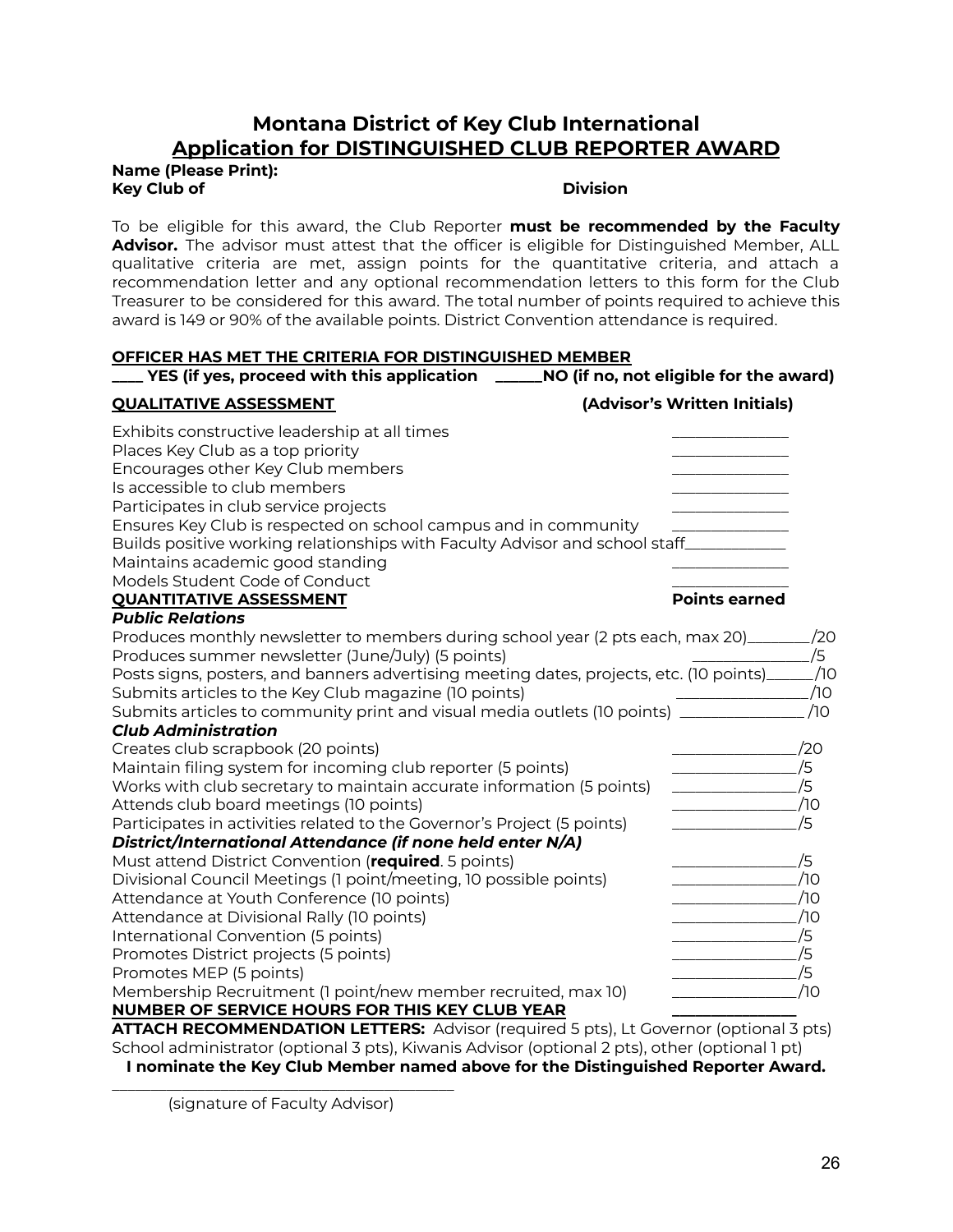### **Montana District of Key Club International Application for DISTINGUISHED CLUB SERGEANT-at-ARMS AWARD**

**Name (Please Print): Key Club of Division**

To be eligible for this award, the Club Reporter **must be recommended by the Faculty Advisor.** The advisor must attest that the officer is eligible for Distinguished Member, ALL qualitative criteria are met, assign points for the quantitative criteria, and attach a recommendation letter and any optional recommendation letters to this form for the Club Treasurer to be considered for this award. The total number of points required to achieve this award is 144 or 90% of the available points. District Convention attendance is required.

### **OFFICER HAS MET THE CRITERIA FOR DISTINGUISHED MEMBER**

| _ YES (if yes, proceed with this application                                | NO (if no, not eligible for the award) |
|-----------------------------------------------------------------------------|----------------------------------------|
| <b>QUALITATIVE ASSESSMENT</b>                                               | (Advisor's Written Initials)           |
| Exhibits constructive leadership at all times                               |                                        |
| Places Key Club as a top priority                                           |                                        |
| Supports other Key Club officers                                            |                                        |
| Actively Participate in club service projects                               |                                        |
| Recognizes significance of fundraising for Governor's Project               |                                        |
| Encourages and works with fundraising committee                             |                                        |
| Builds positive working relationships with Faculty Advisor and school staff |                                        |
| Respects all persons                                                        |                                        |
| Maintains academic good standing                                            |                                        |
| Models Student Code of Conduct                                              |                                        |
|                                                                             |                                        |

### **QUANTITATIVE ASSESSMENT Points earned** *Club Administration* Attends weekly club meetings (10 points) \_\_\_\_\_\_\_\_\_\_\_\_\_\_\_\_ /10 Welcomes members to meetings (10 points) \_\_\_\_\_\_\_\_\_\_\_\_\_\_\_\_ /10 Helps the president maintain an orderly meeting (10 points) \_\_\_\_\_\_\_\_\_\_\_\_\_\_\_\_ /10 Maintains club property (10 points) \_\_\_\_\_\_\_\_\_\_\_\_\_\_\_\_ /10 Attends monthly club board meetings (10 points) \_\_\_\_\_\_\_\_\_\_\_\_\_\_\_\_ /10 Coordinates and participates in all club or District fundraising activities (15 points)\_\_\_\_\_\_\_ /15 Participates in activities related to the Governor's Project (5 points)  $\sqrt{5}$ *District/International Attendance (if none held enter N/A)* Must attend District Convention (**required**. 15 points) \_\_\_\_\_\_\_\_\_\_\_\_\_\_\_\_ /15 Divisional Council Meetings (1 point/meeting, 10 possible points) \_\_\_\_\_\_\_\_\_\_\_\_\_\_\_\_ /10 Attendance at Youth Conference (10 points) \_\_\_\_\_\_\_\_\_\_\_\_\_\_\_\_ /10 Attendance at Divisional Rally (10 points) example to the control of the control of the control of the control o International Convention (5 points) \_\_\_\_\_\_\_\_\_\_\_\_\_\_\_\_ /5 Attended Divisional trainer (10 points) \_\_\_\_\_\_\_\_\_\_\_\_\_\_\_\_ /10 *K Family Involvement* Participates in activities with other K-Family members (5 points) \_\_\_\_\_\_\_\_\_\_\_\_\_\_\_\_ /5 Attends activities of sponsoring Kiwanis Club (10 points) \_\_\_\_\_\_\_\_\_\_\_\_\_\_\_\_ /10 Membership Recruitment (1 point/new member recruited, max 10) \_\_\_\_\_\_\_\_\_\_\_\_\_\_\_\_ /10 **NUMBER OF SERVICE HOURS FOR THIS KEY CLUB YEAR \_\_\_\_\_\_\_\_\_\_\_\_\_\_\_\_**

**ATTACH RECOMMENDATION LETTERS:** Advisor (required 5 pts), Lt Governor (optional 3 pts) School administrator (optional 3 pts), Kiwanis Advisor (optional 2 pts), other (optional 1 pt) **I nominate the Key Club Member named above for the Distinguished Sergeant-at-Arms**

(signature of Faculty Advisor)

\_\_\_\_\_\_\_\_\_\_\_\_\_\_\_\_\_\_\_\_\_\_\_\_\_\_\_\_\_\_\_\_\_\_\_\_\_\_\_\_\_\_\_\_\_\_\_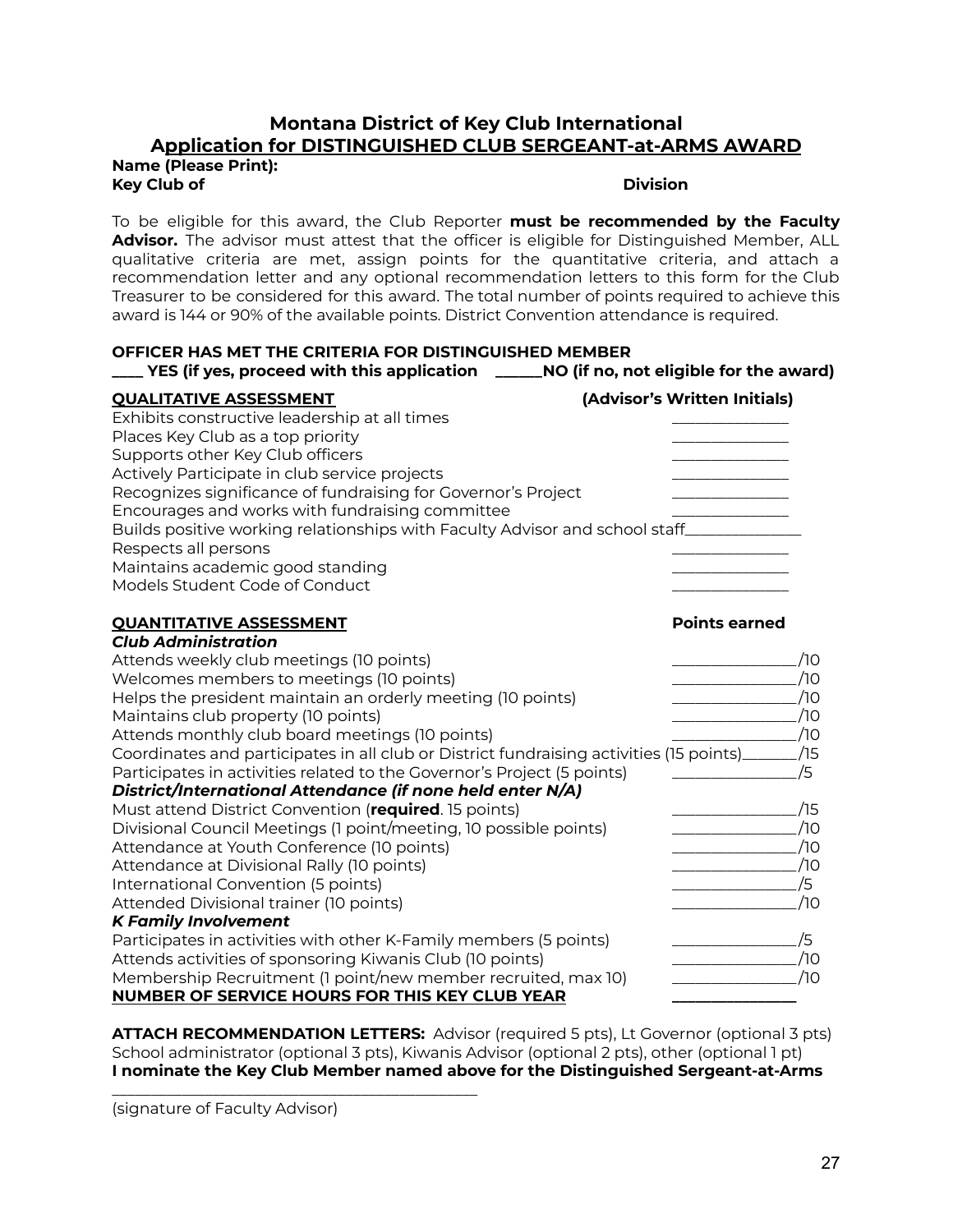### **Montana District of Key Club International Application for DISTINGUISHED MEMBER AWARD**

### **Key Club of: Division**

The District Board designed the criteria for the Distinguished Member Award to give Faculty Advisors maximum latitude in recognizing those members who truly model the Key Club motto. **Attach an additional sheet if needed.**

### **We attest that the following Key Club members meet the following requirements:**

### **QUALITATIVE ASSESSMENT**

Attends majority of the club's meetings Is essential to the successful operations of the club.

### **QUANTITATIVE ASSESSMENT HOURS**

Minimum of 50 service hours required during the current Key Club year (March 1 to Feb. 28)

### **NAME OF MEMBER NUMBER OF SERVICE HOURS**

**I nominate the Key Club Member named above for the Distinguished Member Award.**

Signature of Club President \_\_\_\_\_\_\_\_\_\_\_\_\_\_\_\_\_\_\_\_\_\_\_\_\_\_\_\_\_\_\_\_\_\_\_

Signature of Faculty Advisor \_\_\_\_\_\_\_\_\_\_\_\_\_\_\_\_\_\_\_\_\_\_\_\_\_\_\_\_\_\_\_\_\_\_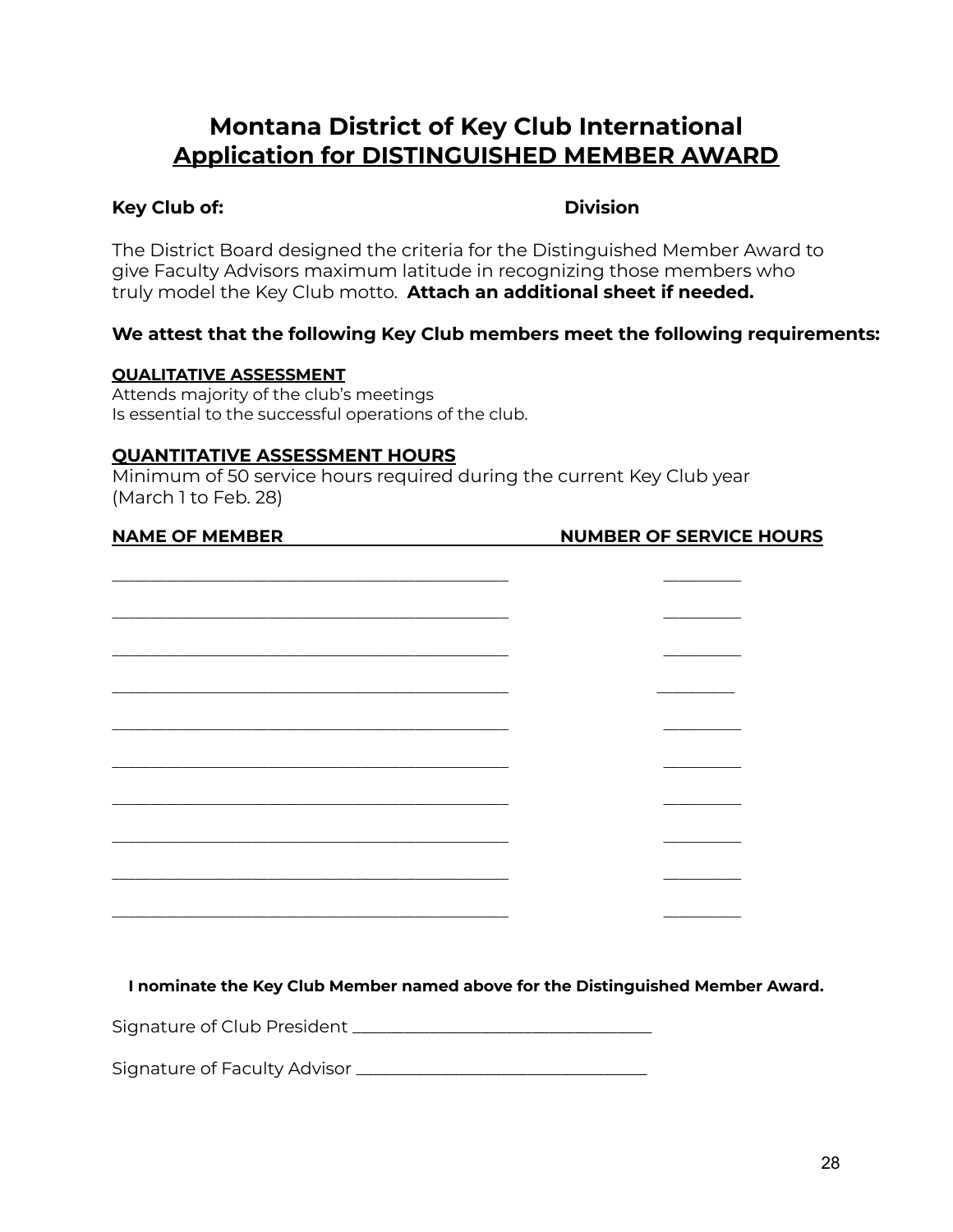### **MONTANA DISTRICT OF KEY CLUB INTERNATIONAL**

### **Application to Receive the BANNER PATCH FOR THE GOVERNOR'S PROJECT -- Club**

**PLEASE PRINT:**

**KEY CLUB NAME:**

**DIVISION Sponsoring Kiwanis Club:**

**PRESIDENT'S NAME**:

**ADVISOR'S NAME:**

### **SCHOOL ADDRESS:**

To receive the Governor's Project Banner Patch, the club must complete a project by convention early deadline which relates to one of the Governor's Project—OUR Rescue (human trafficking)

Briefly describe the best project your club **completed** relating to the Governor's Project. Please include the number of members involved, the approximate number of service hours recorded, the amount of funds raised, etc. as applicable. Use attached additional sheets as necessary.

\_\_\_\_\_\_\_\_\_\_\_\_\_\_\_\_\_\_\_\_\_\_\_\_\_\_\_\_\_\_\_\_\_\_\_\_\_\_\_\_\_\_\_\_\_\_\_\_\_\_\_\_\_\_\_\_\_\_\_\_\_\_\_\_\_\_\_\_\_\_\_\_\_\_\_\_\_

\_\_\_\_\_\_\_\_\_\_\_\_\_\_\_\_\_\_\_\_\_\_\_\_\_\_\_\_\_\_\_\_\_\_\_\_\_\_\_\_\_\_\_\_\_\_\_\_\_\_\_\_\_\_\_\_\_\_\_\_\_\_\_\_\_\_\_\_\_\_\_\_\_\_\_\_\_

\_\_\_\_\_\_\_\_\_\_\_\_\_\_\_\_\_\_\_\_\_\_\_\_\_\_\_\_\_\_\_\_\_\_\_\_\_\_\_\_\_\_\_\_\_\_\_\_\_\_\_\_\_\_\_\_\_\_\_\_\_\_\_\_\_\_\_\_\_\_\_\_\_\_\_\_\_

\_\_\_\_\_\_\_\_\_\_\_\_\_\_\_\_\_\_\_\_\_\_\_\_\_\_\_\_\_\_\_\_\_\_\_\_\_\_\_\_\_\_\_\_\_\_\_\_\_\_\_\_\_\_\_\_\_\_\_\_\_\_\_\_\_\_\_\_\_\_\_\_\_\_\_\_\_

\_\_\_\_\_\_\_\_\_\_\_\_\_\_\_\_\_\_\_\_\_\_\_\_\_\_\_\_\_\_\_\_\_\_\_\_\_\_\_\_\_\_\_\_\_\_\_\_\_\_\_\_\_\_\_\_\_\_\_\_\_\_\_\_\_\_\_\_\_\_\_\_\_\_\_\_\_

\_\_\_\_\_\_\_\_\_\_\_\_\_\_\_\_\_\_\_\_\_\_\_\_\_\_\_\_\_\_\_\_\_\_\_\_\_\_\_\_\_\_\_\_\_\_\_\_\_\_\_\_\_\_\_\_\_\_\_\_\_\_\_\_\_\_\_\_\_\_\_\_\_\_\_\_\_

\_\_\_\_\_\_\_\_\_\_\_\_\_\_\_\_\_\_\_\_\_\_\_\_\_\_\_\_\_\_\_\_\_\_\_\_\_\_\_\_\_\_\_\_\_\_\_\_\_\_\_\_\_\_\_\_\_\_\_\_\_\_\_\_\_\_\_\_\_\_\_\_\_\_\_\_\_

\_\_\_\_\_\_\_\_\_\_\_\_\_\_\_\_\_\_\_\_\_\_\_\_\_\_\_\_\_\_\_\_\_\_\_\_\_\_\_\_\_\_\_\_\_\_\_\_\_\_\_\_\_\_\_\_\_\_\_\_\_\_\_\_\_\_\_\_\_\_\_\_\_\_\_\_\_

\_\_\_\_\_\_\_\_\_\_\_\_\_\_\_\_\_\_\_\_\_\_\_\_\_\_\_\_\_\_\_\_\_\_\_\_\_\_\_\_\_\_\_\_\_\_\_\_\_\_\_\_\_\_\_\_\_\_\_\_\_\_\_\_\_\_\_\_\_\_\_\_\_\_\_\_\_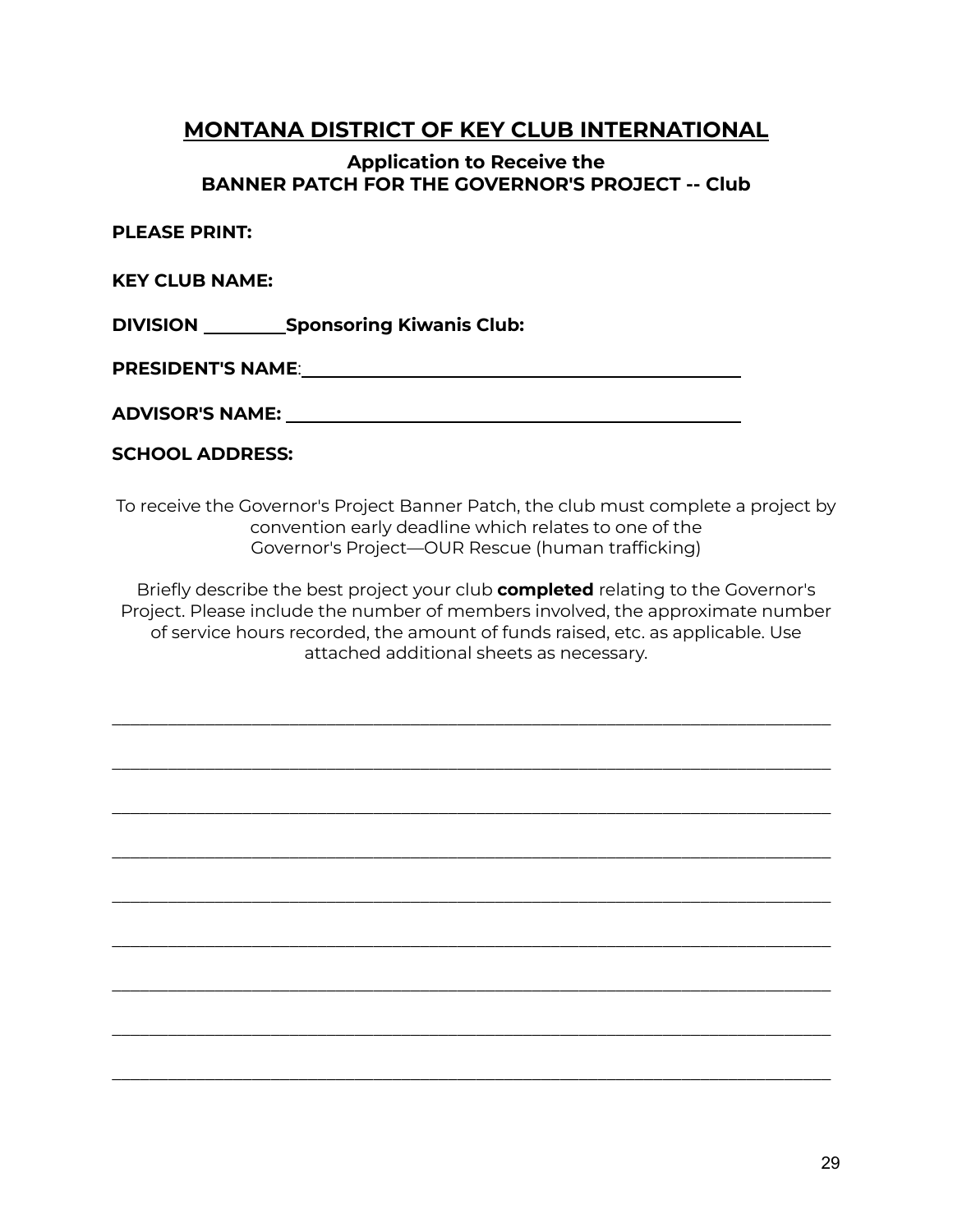# **KEY CLUB**

### **Outstanding AIDSpirit USA Award**

 $\overline{\phantom{a}}$  , where  $\overline{\phantom{a}}$ 

**Key Club of: Club ID #**: **District: Number of Members in Club: Total Service hours involved with AIDSpirit USA:** \_\_\_\_\_\_\_\_\_\_\_\_\_\_\_\_\_\_\_\_\_\_\_\_\_\_ **Application Return Address:**

### **Brief Description of the project(s) done for AIDSpirit USA:**

A. This award will be given to a club of the Montana District that has shown outstanding effort towards AIDSpirit USA. The winning club will be chosen based on the amount of money raised per member and any other ways used to spread the word about the organization

\_\_\_\_\_\_\_\_\_\_\_\_\_\_\_\_\_\_\_\_\_\_\_\_\_\_\_\_\_\_\_\_\_\_\_\_\_\_\_\_\_\_\_\_\_\_\_\_\_\_\_\_\_\_\_\_ \_\_\_\_\_\_\_\_\_\_\_\_\_\_\_\_\_\_\_\_\_\_\_\_\_\_\_\_\_\_\_\_\_\_\_\_\_\_\_\_\_\_\_\_\_\_\_\_\_\_\_\_\_\_\_\_ \_\_\_\_\_\_\_\_\_\_\_\_\_\_\_\_\_\_\_\_\_\_\_\_\_\_\_\_\_\_\_\_\_\_\_\_\_\_\_\_\_\_\_\_\_\_\_\_\_\_\_\_\_\_\_\_ \_\_\_\_\_\_\_\_\_\_\_\_\_\_\_\_\_\_\_\_\_\_\_\_\_\_\_\_\_\_\_\_\_\_\_\_\_\_\_\_\_\_\_\_\_\_\_\_\_\_\_\_\_\_\_\_ \_\_\_\_\_\_\_\_\_\_\_\_\_\_\_\_\_\_\_\_\_\_\_\_\_\_\_\_\_\_\_\_\_\_\_\_\_\_\_\_\_\_\_\_\_\_\_\_\_\_\_\_\_\_\_\_

- B. A qualifying AIDSpirit USA service project shall be defined as a club service project, planned, organized, and produced by the Key Club occurring on a single day or on consecutive days, or recurring on different days. In the case of a recurring project, it is the same project that must be repeated for achieving the same service goal.
- C. All entries will be judged by the District Board.

**Certification:** This certifies that we, the undersigned, have read this report and that the activity described in this report and preparations for this report were performed by official Key Club members. NOTE: All signatures are required.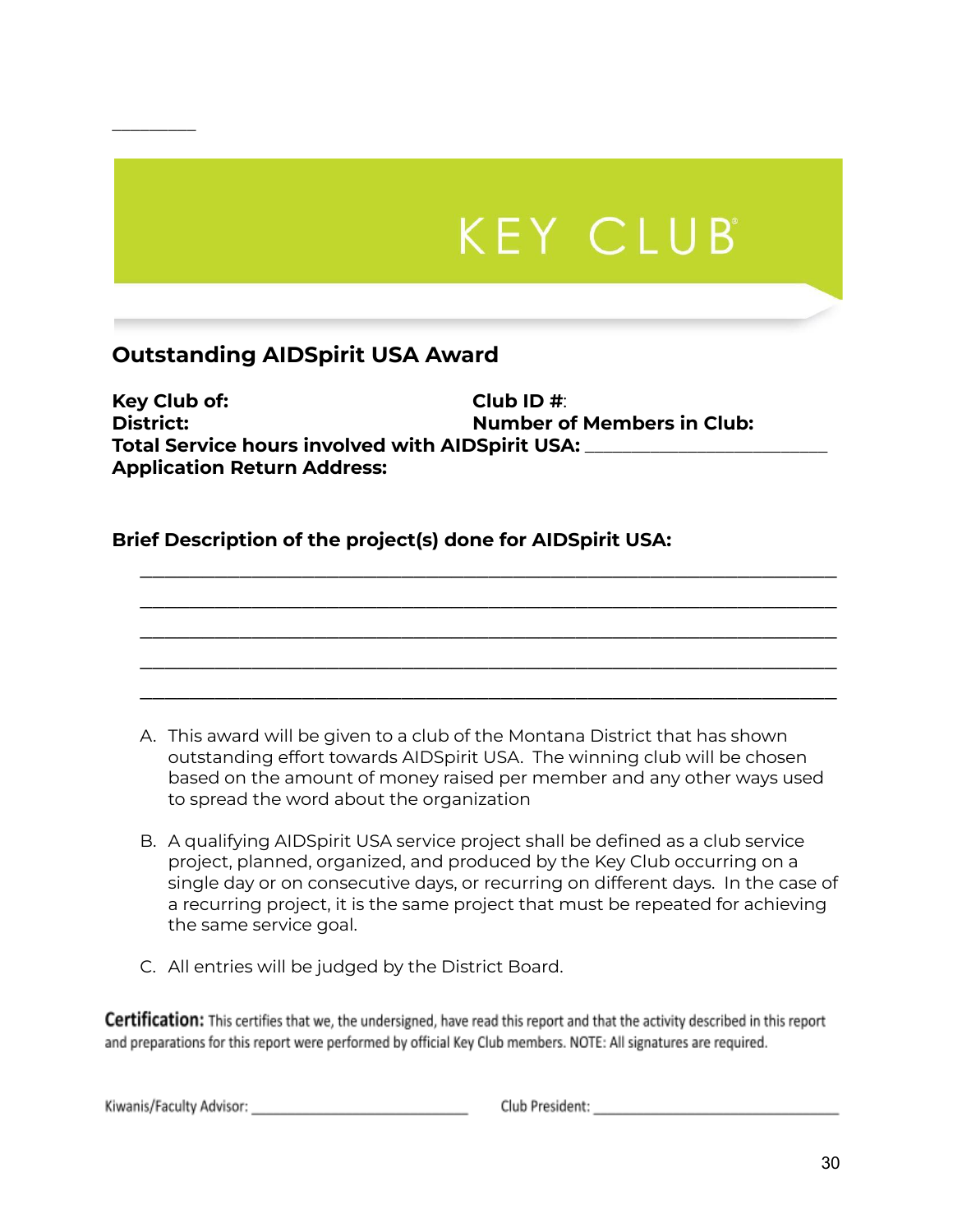### **MONTANA DISTRICT OF KEY CLUB INTERNATIONAL Application to receive the GOVERNOR'S PROJECT AWARD --individual**

### **PLEASE PRINT OR TYPE**

**Key Club Division**

### **Faculty Advisor:**

To earn the Governor's Project Award, a Key Club Member must record at least 15 hours of service directly related to one of the Governor's Project: OUR Rescue (human trafficking). This form may be considered the faculty advisor's recommendation, which is also a requirement for receiving this award. Use the reverse side of this form, if necessary, or attach an additional sheet.

| <b>Key Club Member</b> | <b>Brief Description of or Name of Projects</b> | <b>Hours</b> |
|------------------------|-------------------------------------------------|--------------|
|                        |                                                 |              |
|                        |                                                 |              |
|                        |                                                 |              |
|                        |                                                 |              |
|                        |                                                 |              |
|                        |                                                 |              |
|                        |                                                 |              |
|                        |                                                 |              |
|                        |                                                 |              |

I attest that the above named Key Club Member(s) has (have) recorded at least 15 hours of hands-on service participation in one or more activities related to the Governor's Project. I recommend them without reservation for the Governor's Project Award.

Signature of Faculty Advisor

\_\_\_\_\_\_\_\_\_\_\_\_\_\_\_\_\_\_\_\_\_\_\_\_\_\_\_\_\_\_\_\_\_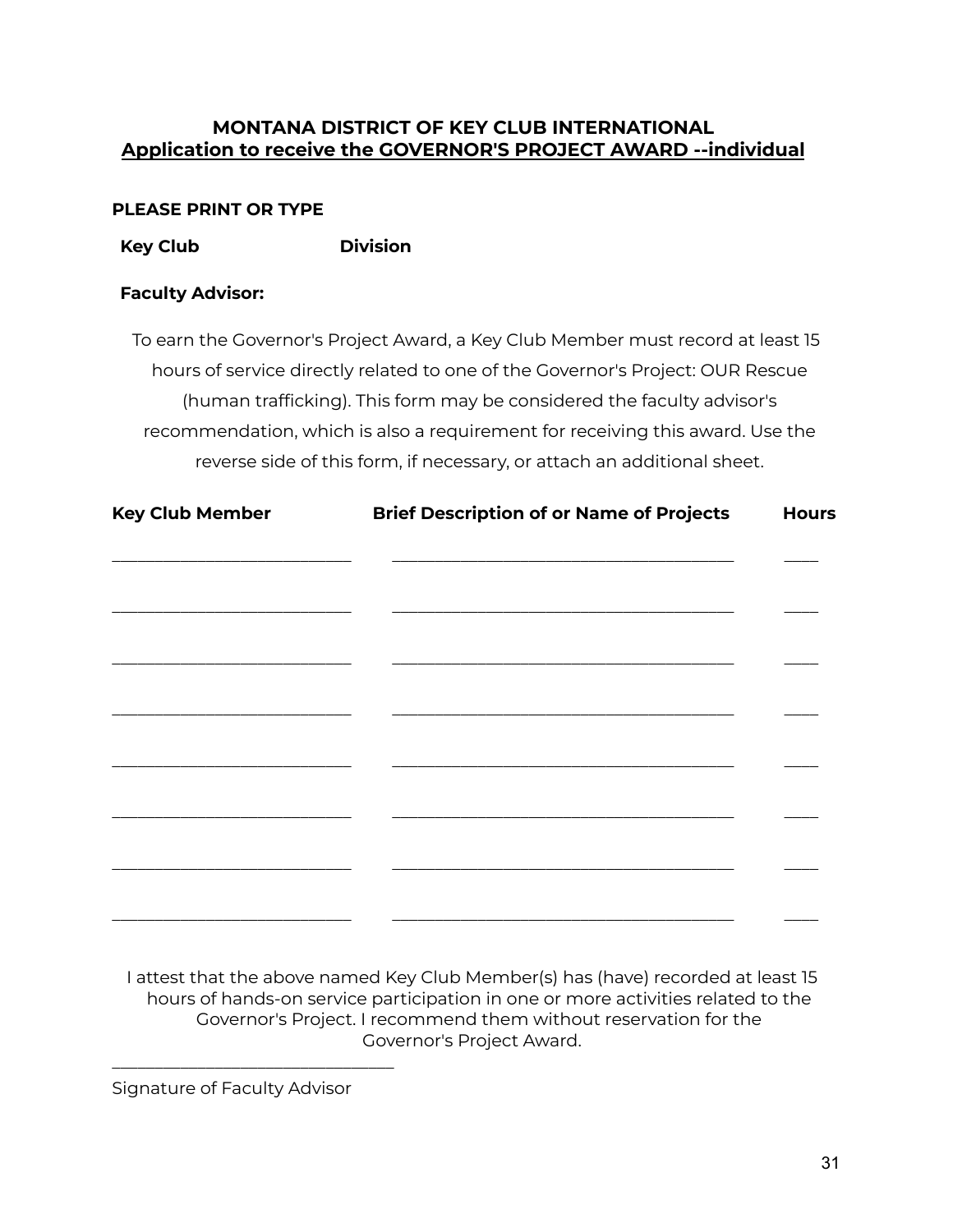### **MONTANA DISTRICT OF CLUB INTERNATIONAL Application to receive the K-FAMILY RELATIONS AWARD**

| <b>Key Club of</b>             |
|--------------------------------|
| <b>Division</b>                |
| <b>President's Name:</b>       |
| <b>Faculty Advisor's Name:</b> |
| <b>Kiwanis Advisor's Name:</b> |

**Sponsoring Kiwanis Club** 

### *This award is given to the Key Club that demonstrates the best relationship with their sponsoring Kiwanis Club*

**1. Project Participation:** Please list up to 5 K-Family projects that your club participated in this year

### **2. Quantitative Assessment: Points**

Kiwanis member attends Key Club meetings (2 points per meeting, 10 points max) \_\_\_\_\_ Kiwanis Advisor meets with school principal at the beginning of the school year(5 points)\_\_\_ Key Club members attend Kiwanis meetings (2 points per meeting, 10 points max) Key Club members run a Kiwanis meeting (10 points) Key Club members attend K-Kids, Builders, or Aktion Club meetings (2 pts/meeting, 10max)\_ Key Club members attend joint project with a K Family Club (2 pts/project, 10 pts max)\_\_\_\_\_ Kiwanis member attends a Key Club Spring Regional Rally (10 points) \_\_\_\_\_ Kiwanis member attends a Key Club District Convention (20 points) \_\_\_\_ Key Club sponsors a K-Kids or Builders Club (10 points) Key Club promotes membership in Circle K (5 points)

### **TOTAL POINTS \_\_\_\_**

**Please note: The top clubs (determined by points) will be recognized at the Convention. An overall winner will be presented with an award at the District Convention. We verify the information about our Key Club, sponsoring Kiwanis, and K-Family is accurate.**

Signature of Key Club President\_\_\_\_\_\_\_\_\_\_\_\_\_\_\_\_\_\_\_\_\_\_\_\_\_\_\_\_\_\_\_\_\_\_\_\_\_\_\_\_\_\_\_\_\_\_\_\_\_\_

Signature of Faculty Advisor \_\_\_\_\_\_\_\_\_\_\_\_\_\_\_\_\_\_\_\_\_\_\_\_\_\_\_\_\_\_\_\_\_\_\_\_\_\_\_\_\_\_\_\_\_\_\_\_\_\_\_\_\_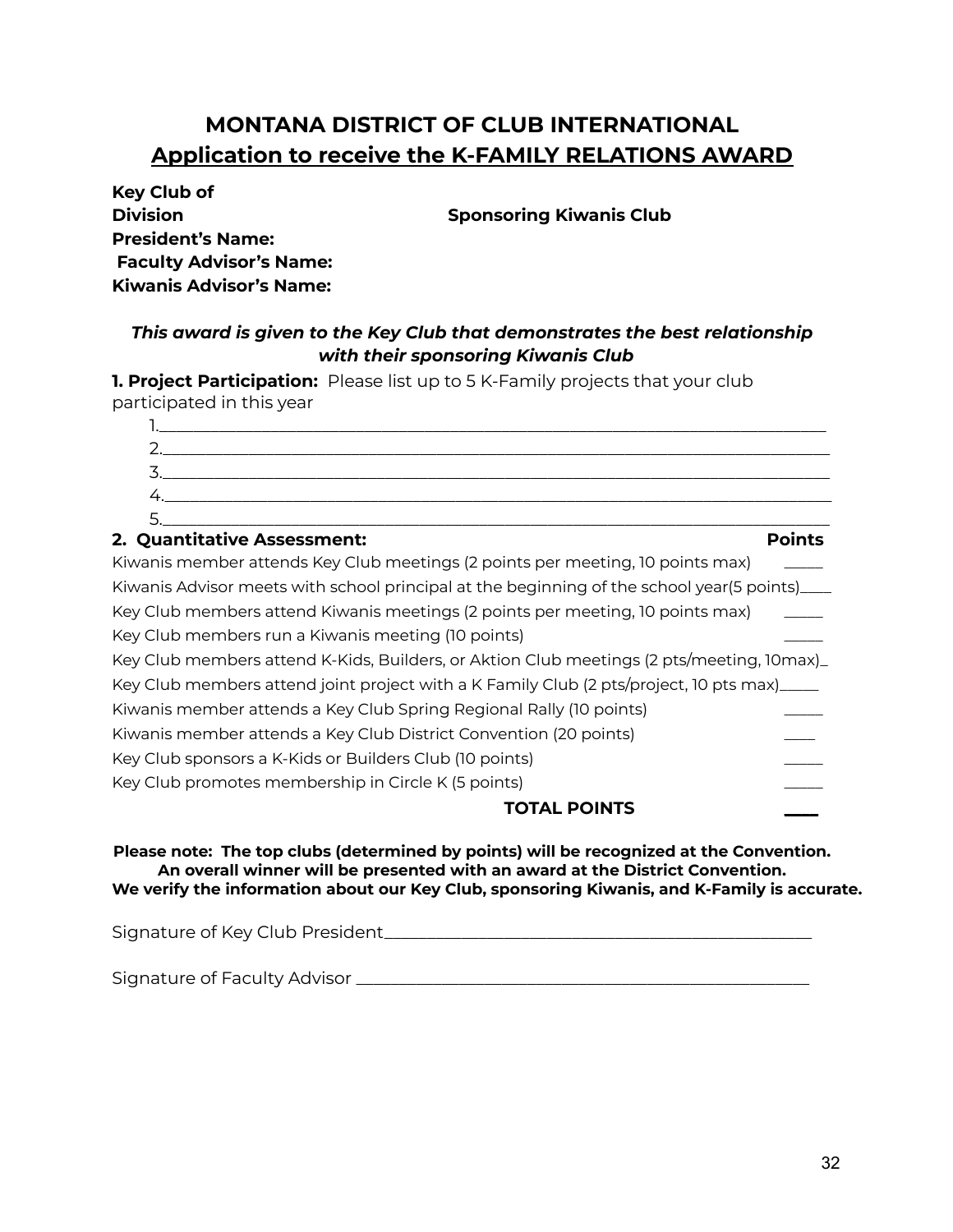## **MONTANA DISTRICT OF KEY CLUB INTERNATIONAL Application to receive the Banner Patch for Major Emphasis**

**Also complete the Key Club International application for Major Emphasis Program**

**Key Club of Division Sponsoring Kiwanis Club President's Name**: **Faculty Advisor's Name: School Address**:

Your club **must participate** in Children: Their Future Our Focus as part of the MEP Initiative.

In addition, clubs that participate with two of the three partners will receive a SilverMEP Patch. Clubs that participate with all three partners will receive a Gold MEP Patch. The recognized service partners are listed on Key Club's Website.

### **Children: Their Future Our Focus Major Emphasis Initiative.**

Briefly describe how your club participated in the initiative and how your club participated with the service partners listed below. *Please include the number of members involved, number of service hours recorded, amount of funds raised, etc., as applicable.* Attach additional sheets if necessary.

### **1. UNICEF (include the ELIMINATE Project here)**

### **2. Children's Miracle Network**

### **3. March of Dimes**

Signature of Key Club President Signature of Faculty Advisor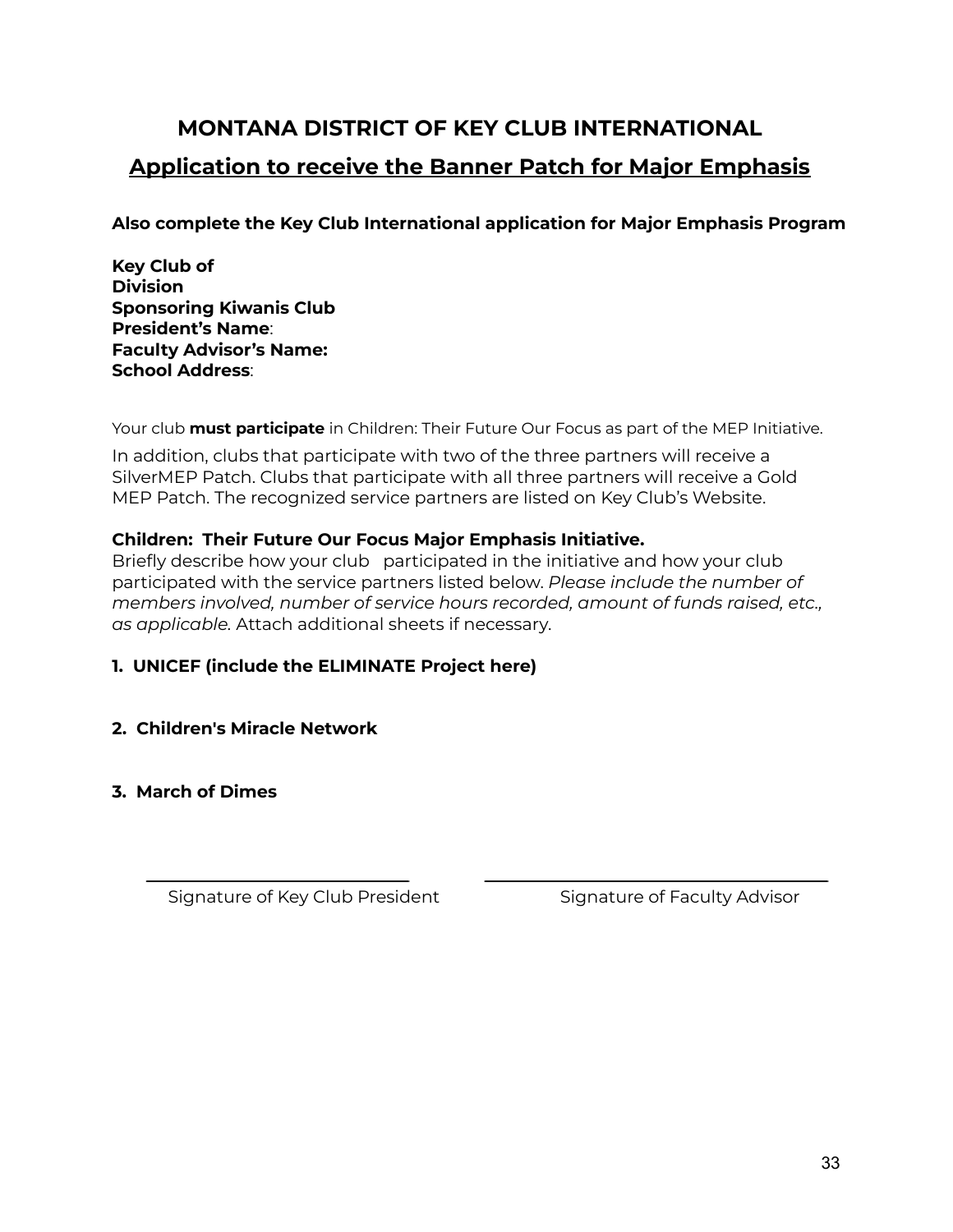## **Project Life Award**

### **Eligibility**: Any club participating in one or more projects for Project Life

**Criteria:** Judging criteria will include the number of service hours per member, involvement with other organizations, expanse of project, and anything else the committee deems important. The Judging Committee will also determine the most unique and creative project from the applications submitted and the club will receive a special award.

**Judging:** The Governor and the Judging Committee will review all nominations. Once certified, their decision is final.

### **Project Life Award Application Form**

(Please make sure your entry is legible. Typing is preferred.)

| Club:                                   |          |
|-----------------------------------------|----------|
| <b>Club President's Name:</b>           | Phone #: |
| Person to contact in case of questions: | Phone #: |

**Total number of Project Life service hours: Number of club members participating in Project Life Project(s): Total number of dues-paid club members: Other groups/organizations involved in the project**

### *Please fully describe any and all Project Life projects in which the club participated. Include pictures and news clippings if possible. Attach additional pages as necessary.*

We hereby certify that all information regarding this application is accurate:

\_\_\_\_\_\_\_\_\_\_\_\_\_\_\_\_\_\_\_\_\_\_\_\_\_\_\_\_\_\_\_\_\_\_\_\_\_\_\_ \_\_\_\_\_\_\_\_\_\_\_\_\_\_\_\_\_\_\_\_\_\_\_\_\_\_\_\_\_\_\_\_

\_\_\_\_\_\_\_\_\_\_\_\_\_\_\_\_\_\_\_\_\_\_\_\_\_\_\_\_\_\_\_\_\_\_\_\_\_\_\_ \_\_\_\_\_\_\_\_\_\_\_\_\_\_\_\_\_\_\_\_\_\_\_\_\_\_\_\_\_\_\_\_

Key Club President The School Principal/Administrator

Kiwanis Advisor **Key Club Lt. Gov. of Applicant's Division**